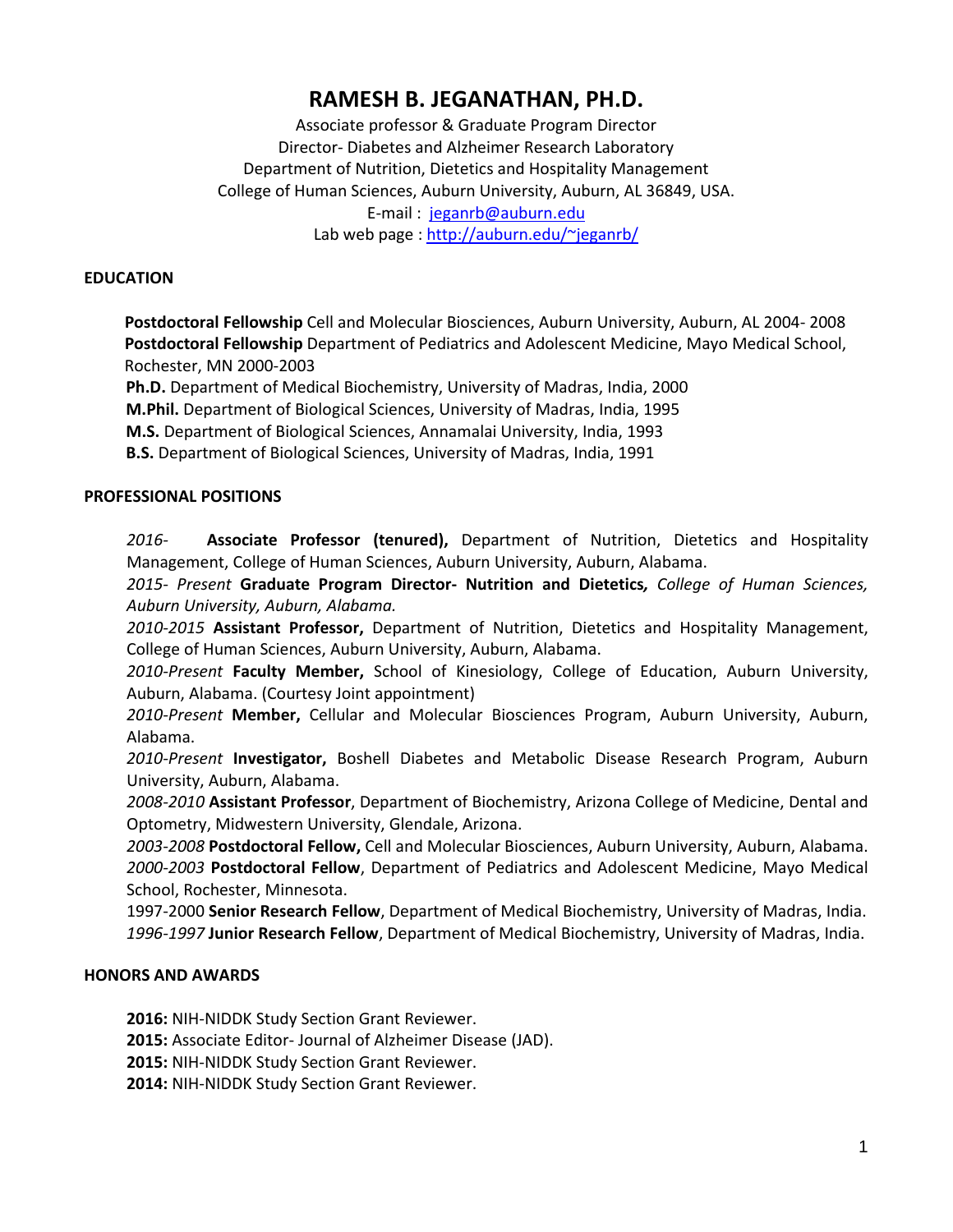**2013:** Government of Hong Kong SAR, China, Grant Review panel "Health and Medical Research Fund of Food and Health Bureau

**2013:** Recipient of the Student Government Association (SGA) Outstanding Faculty Member for the College of Human Sciences, Auburn University, in recognition for outstanding teaching.

**2013:** Recipient of the Quality Life Faculty Award (\$3000), College of Human Sciences, Women's Philanthropy Board, in recognition for an effective mentor of undergraduate student outstanding research 2012-2013.

**2013:** Named to Editorial Board of *Biochemistry and Molecular Biology*

**2013:** Named to Editorial Board of *Journal of Clinical and Experimental Neuroscience*

**2013:** Research featured at Auburn University Research 2012 Annual update

**2013:** Ad-hoc Grant Reviewer, Diabetes-UK

**2013:** Government of Hong Kong SAR, China, Grant Review panel "Health and Medical Research Fund of Food and Health Bureau

**2012:** Review Editor, *Frontiers in Nutrigenomics*

**1997:** Senior Research Fellowship, Council of Scientific and Industrial Research (CSIR), New Delhi, India.

**1996:** Junior Research Fellowship, Lady Tata Memorial Foundation, Mumbai, India.

### **SCHOLARLY CONTRIBUTIONS**

### **A. TEACHING**

### *Auburn University: 2010- Present*

- 1. NUFS/NTRI 2000: Nutrition and Health
- 2. NTRI 4980: Undergraduate Research and Study
- 3. NTRI 7510/6: Vitamins
- 4. NTRI 7530/6: Human Nutrient Metabolism
- 5. NTRI 7990: Research and Thesis
- 6. NTRI 8970: Advanced Topics: Diabetes
- 7. NTRI 8990: Research and Dissertation

### **Graduate Students Completed:**

### **Major Professor: Thesis/Dissertation**

| No.          | <b>Name</b>                         | <b>Degree</b>                  | Dissertation / Thesis Title                                                                                              | Year | <b>Current Position</b>                                                                                                                        |
|--------------|-------------------------------------|--------------------------------|--------------------------------------------------------------------------------------------------------------------------|------|------------------------------------------------------------------------------------------------------------------------------------------------|
| $\mathbf{1}$ | Chen<br>Zheng*                      | <b>PhD</b><br><b>Nutrition</b> | The Role of Polyubiquitination in Nerve<br>Growth Factor Signaling and its<br>Alterations in Alzheimer's Disease         | 2016 | Postdoctoral Scientist,<br>School of Medicine,<br>Vanderbilt University                                                                        |
| 2            | Shraddha<br>Rege*                   | <b>PhD</b><br><b>Nutrition</b> | Neuroprotective Effects of Resveratrol<br>Against Oxidative Stress and Memory<br>2016<br>Impairment in vivo and in vitro |      | Postdoctoral Scientist,<br>Department of<br>Neurosurgery and<br>Integrative Biology and<br>Physiology, University of<br>California Los Angeles |
| 3            | Vishal<br>Kothari $*$ <sup>\$</sup> | <b>PhD</b><br><b>Nutrition</b> | Molecular Mechanism Regulating Hepatic<br>Fetuin-A Expression                                                            | 2016 | Postdoctoral Scientist,<br>Diabetes Research Center,<br>University of Washington,<br>Seattle, WA                                               |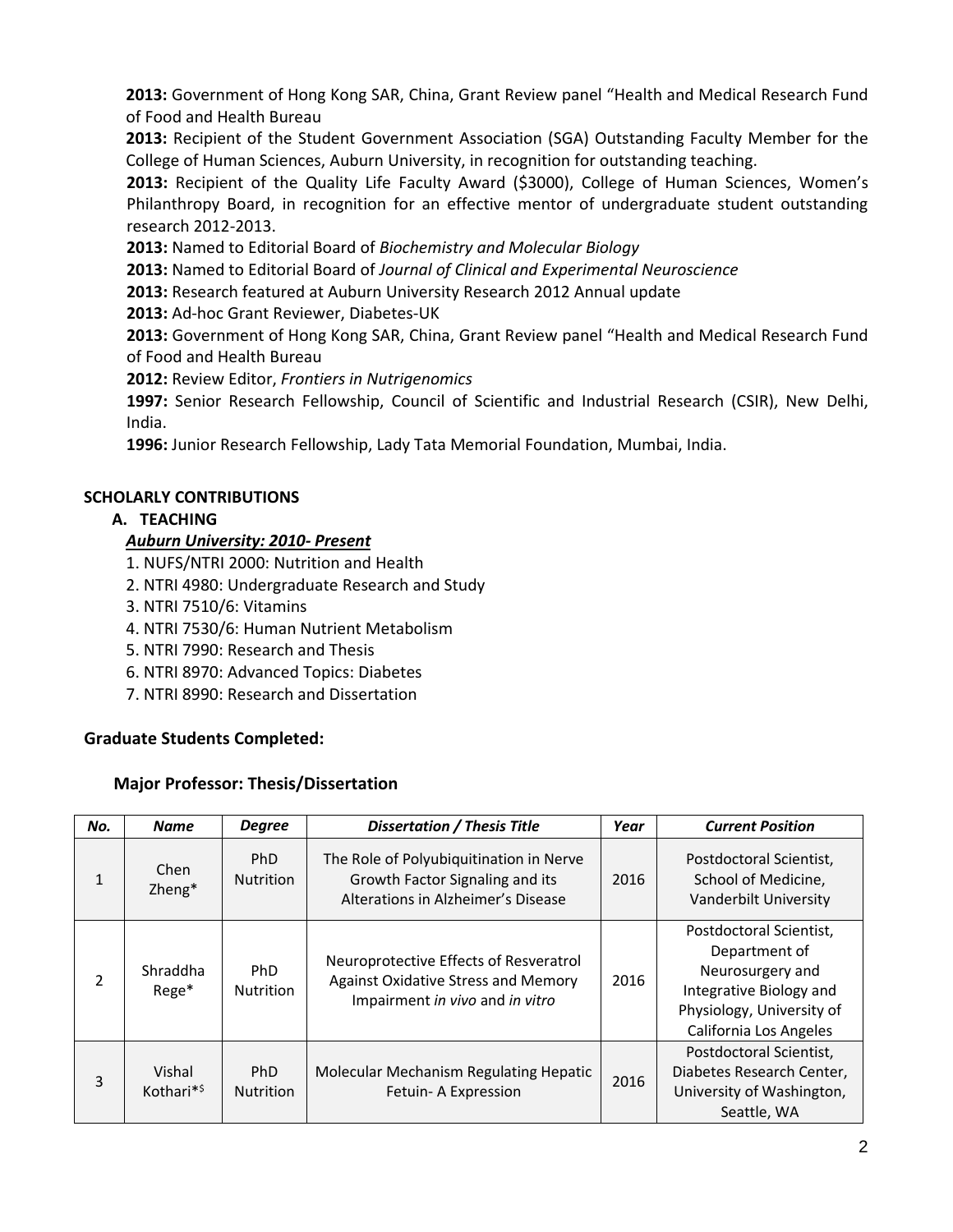| 4 | Katie<br>Vines*              | M.S.<br><b>Nutrition</b> | TrkA and Inssulin Receptor in<br>Streptozotocin Induced Diabetes Rat<br><b>Brain</b>                  |      | MD student, UAB,<br>Birmingham, AL |
|---|------------------------------|--------------------------|-------------------------------------------------------------------------------------------------------|------|------------------------------------|
| 5 | Andrea<br>Carter*            | M.S.<br><b>Nutrition</b> | Sequestosome 1/p62 and TRAF6 are<br>necessary for Akt ubiquitination,<br>translocation and activation | 2014 | Applying Dietetic Internship       |
| 6 | Sruthi<br>Kumar <sup>*</sup> | M.S.<br><b>Nutrition</b> | Sequestosome 1/p62 and TRAF6 serve as<br>a bridge to connect IRS-1 with Akt in<br>insulin signaling   | 2013 | Instructor in India                |

*\*Published Research Articles & Conference Proceedings; \$ co-major professor*

## **Major Professor: MS Non-thesis**

| No. | <b>Name</b>       | <b>Degree</b>                                | <b>Dissertation / Thesis Title</b>                                                     | Year | <b>Current Position</b>                                                         |
|-----|-------------------|----------------------------------------------|----------------------------------------------------------------------------------------|------|---------------------------------------------------------------------------------|
|     | Katheryn<br>Heidt | M.S.<br><b>Nutrition</b><br>(Non-<br>thesis) | Vitamin E & Alzheimer's Disease:<br>Prevention, Pathogenesis and Treatment<br>Efficacy | 2014 | Chiropractic student,<br>Sherman College of<br>Chiropractic, Spartanburg,<br>SC |

### **Committee Member**

| No.          | <b>Name</b>             | <b>Degree</b>                            | Dissertation / Thesis / Non-thesis Title                                                                                                                  | Year | <b>Current Position</b>                                                                                                  |
|--------------|-------------------------|------------------------------------------|-----------------------------------------------------------------------------------------------------------------------------------------------------------|------|--------------------------------------------------------------------------------------------------------------------------|
| $\mathbf{1}$ | Yueru Li                | <b>PhD</b><br><b>Nutrition</b>           | The beneficial Effects of Stearidonic<br>Acid in Obesity and Alzheimer's Disease                                                                          | 2016 | Postdoctoral Scientist,<br>Department of Nutrition,<br>Dietetics and Hospitality<br>Management, Auburn<br>University, AL |
| 2            | Yuwen Luo               | <b>PhD</b><br><b>Nutrition</b>           | The Role of Sugar-sweetened Water in<br>the Progression of Nonalcoholic Fatty<br>Liver Disease                                                            | 2016 | Seeking employment in<br>California                                                                                      |
| 3            | Mary<br><b>Bottcher</b> | M.S.<br><b>Nutrition</b><br>(Thesis)     | Mediterranean Diet Adherence in the<br>Southeast United States: Validation of<br>a Field-Based Survey Instrument and<br>the Impact of Nutrition Knowledge | 2016 | Dietetic Internship                                                                                                      |
| 4            | Catherine<br>Couch      | M.S.<br><b>Nutrition</b><br>(Non-Thesis) | <b>Obesity Management: A Comparative</b><br>Analysis of Government Funded<br>Services in Australia, the United<br>Kingdom and the United States           | 2016 | Dietetic Internship                                                                                                      |
| 5            | Yijing<br>Qi            | M.S.<br><b>Nutrition</b><br>(Thesis)     | <b>Blood Glucose Concentrations Are</b><br>Not Increased by Chronic IP<br>Glucagon Administration in Leptin-<br>Treated Type 1 Diabetic Rats              | 2016 | PhD student at Auburn<br>University, AL                                                                                  |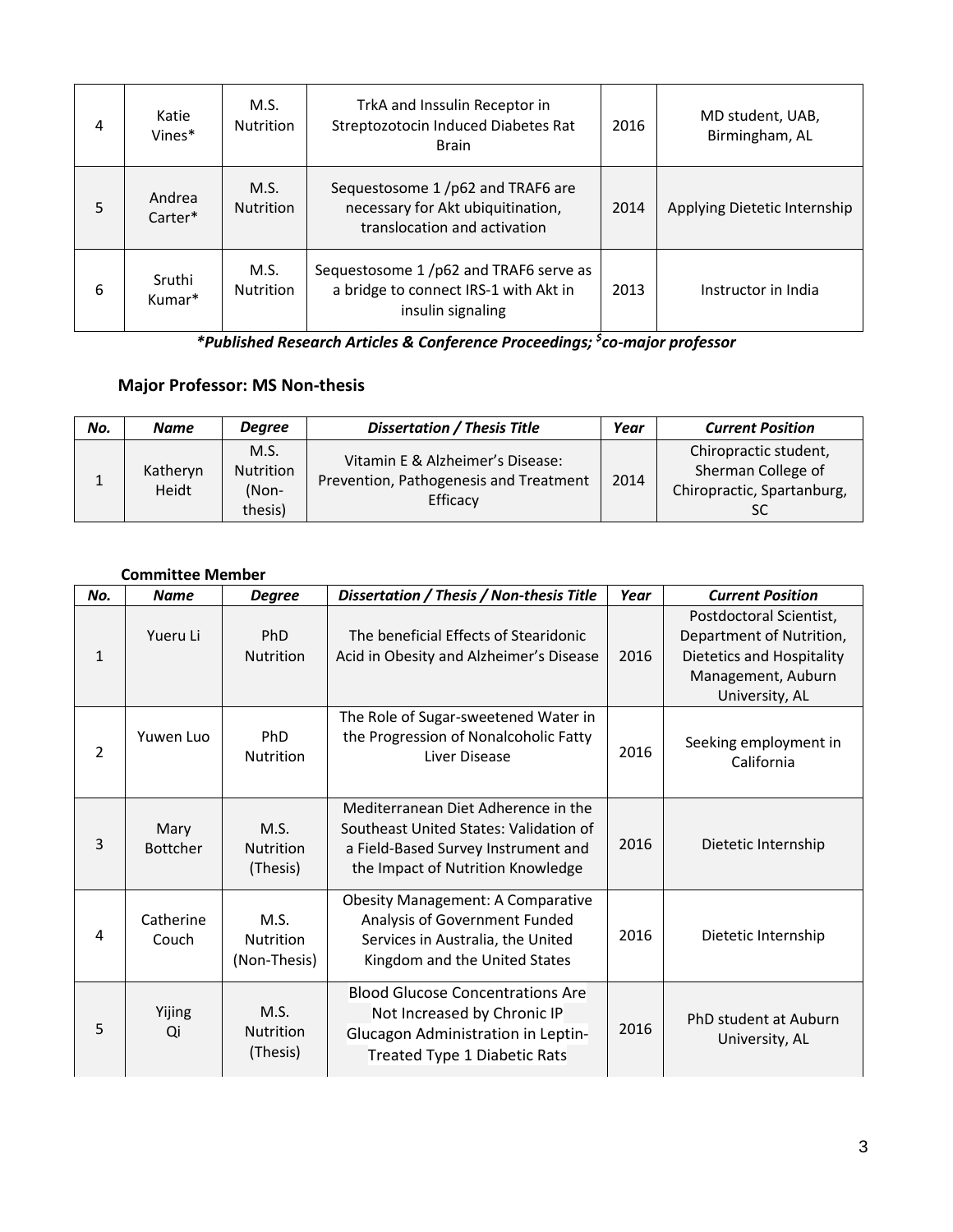| 6  | Meng Ding                   | PhD<br>Nutrition                  | The Association Between Food<br>Insecurity and Health Behavior<br>Outcomes                                                                                                        | 2015 | Seeking employment in<br>biotech companies                           |
|----|-----------------------------|-----------------------------------|-----------------------------------------------------------------------------------------------------------------------------------------------------------------------------------|------|----------------------------------------------------------------------|
| 7  | Dominique<br>Harris         | M.S.<br>Nutrition<br>(Non-Thesis) | The impact of providing nutrition<br>information of point of purchase in<br>2015<br>food service operations: A systematic<br>review                                               |      | Dietetic Internship                                                  |
| 8  | Mingyu<br>Qiao              | M.S.<br>Poultry<br>Science        | Toxicity assessment of Clitocybe nuda<br>as natural antimicrobials                                                                                                                | 2015 | Ph.D. student at Auburn<br>University, AL                            |
| 9  | Michael<br>Wayne            | M.S.<br>Nutrition                 | Meal timing & Its effects on the<br>pathogenesis of the metabolic<br>syndrome                                                                                                     | 2015 | Seeking employment in<br>biotech companies                           |
| 10 | <b>Guang Ren</b>            | Ph.D.<br>Nutrition                | Role of phosphorylated fetuin-A in<br>insulin action, insulin resistance,<br>obesity and moderate weight loss                                                                     | 2014 | Postdoctoral Fellow at<br>University of Alabama at<br>Birmingham, AL |
| 11 | Taylor<br>Rodick            | M.S.<br>Nutrition<br>(Non-Thesis) | Coenzyme Q10: Role in health and<br>2014<br>disease                                                                                                                               |      | Dietetic Internship                                                  |
| 12 | <b>Brandon</b><br>Willngham | M.S.<br>Nutrition<br>(Non-Thesis) | Vitamin D and athletic performance                                                                                                                                                | 2014 | Sports Nutrition at Florida<br>State University, FL                  |
| 13 | Jaclyn<br><b>Buckreis</b>   | M.S.<br>Nutrition<br>(Non-Thesis) | Which diet is best? A comparison of six<br>2013<br>popular diet plans                                                                                                             |      | Unknown                                                              |
| 14 | Emily<br>Jenkins            | M.S.<br>Nutrition<br>(Non-Thesis) | Ketogenic diets and their effects on<br>athletic performance                                                                                                                      | 2013 | Dietetic Technician,<br>Children's hospital, LA                      |
| 15 | <b>Carly Moss</b>           | M.S.<br>Nutrition<br>(Non-Thesis) | Thiamin status and supplementation in<br>the management of diabetes mellitus<br>and its vascular comorbidities                                                                    | 2013 | Clinical Dietician, Georgia<br>Regents Medical Center,<br>GA         |
| 16 | Megan<br>Philips            | M.S.<br>Nutrition<br>(Non-Thesis) | Do branched-chain amino acids<br>decrease muscle breakdown following<br>exercise?                                                                                                 | 2013 | Unknown                                                              |
| 17 | Haley<br>Shumaker           | M.S.<br>Nutrition<br>(Non-Thesis) | The role of resistance starch in<br>2013<br>cardiovascular disease prevention                                                                                                     |      | Dietetic Internship                                                  |
| 18 | Carl<br>Okerberg            | M.S.<br>Nutrition                 | Altered temporal changes in Ser312-<br>phosphofetuin-A concentrations in<br>response to a glucose challenge in a<br>mouse model of diet-induced obesity<br>and insulin resistance | 2012 | <b>Preparing for Medical</b><br>School                               |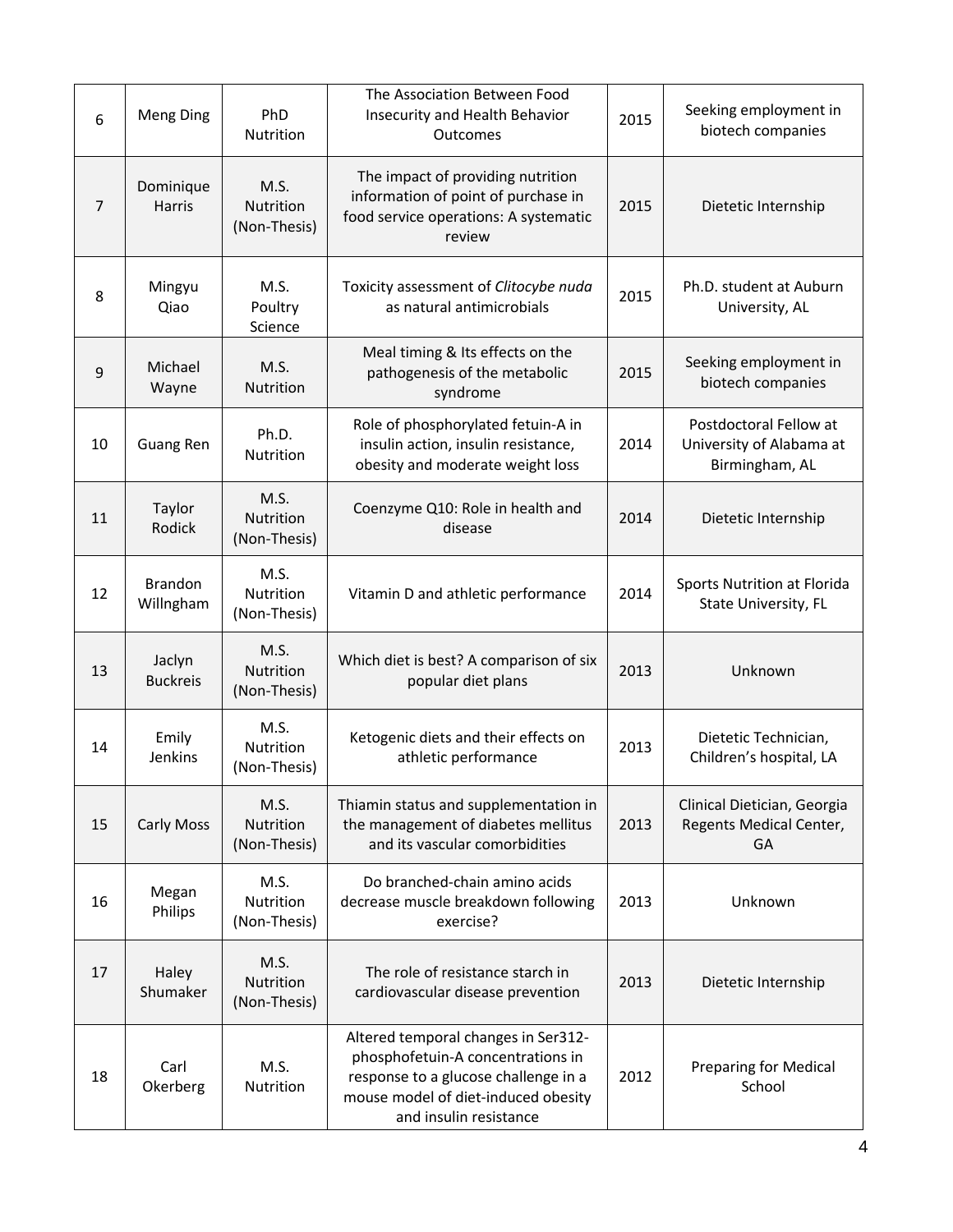### **Outside Reader/ External Examiner**

| No.            | <b>Name</b>        | <b>Degree</b>                                                                                                                                                                                               | <b>Dissertation / Thesis Title</b>                                                                                                                                                                                                                                  | Year | <b>Current Position</b>                                    |
|----------------|--------------------|-------------------------------------------------------------------------------------------------------------------------------------------------------------------------------------------------------------|---------------------------------------------------------------------------------------------------------------------------------------------------------------------------------------------------------------------------------------------------------------------|------|------------------------------------------------------------|
| 1              | Angelia<br>Holland | Ph.D. in<br>Kinesiology,<br>Auburn<br>University, AL                                                                                                                                                        | Adipose tissue and liver adaptations in<br>exercised vs non-exercised rats fed a<br>ketogenic diet, western diet or standard<br>rodent chow                                                                                                                         | 2016 | Assistant Professor,<br>Augusta University,<br>Augusta, GA |
| 2              | Zhao Yang          | Ph.D. in<br>Anatomy,<br>Physiology and<br>Human melanocortin-3 receptor:<br>Pharmacology,<br>structure function relationship of DPLIY<br>Auburn<br>motif and helix 8 and biased signaling<br>University, AL |                                                                                                                                                                                                                                                                     | 2016 | Instructor in China                                        |
| $\overline{3}$ | G. Ambedkar        | Ph.D. Zoology,<br>Annamalai<br>University,<br>India                                                                                                                                                         | An assessment of metals accumulation<br>and physicochemical parameters of<br>2014<br>selected rivers and lakes in and around<br>Cuddalore District, Tamil Nadu, India                                                                                               |      | Assistant professor in<br>India                            |
| 4              | T. Arun Doss       | Ph.D. Zoology,<br>Annamalai<br>University,<br>India                                                                                                                                                         | Ginkgo Biloba Nanoparticles as a new<br>therapeutic tools for MPTP-induced<br>parkinsonism in male mice                                                                                                                                                             |      | Assistant Professor in<br>India                            |
| 5              | K. Illavarasi      | Ph.D.<br>Biotechnology,<br>Alagappa<br>University,<br>India                                                                                                                                                 | Protective effect of olive oil an Gelidiella<br>acerosa in alleviating environmental<br>pollutant (2,3,7,8 -tetracholorodibenzo-<br>p-dioxin) mediated toxicity: A<br>preclinical study                                                                             |      | Instructor in India                                        |
| 6              | A. Kannan          | Ph.D. Animal<br>Sciences,<br>Bharathidasan<br>University,<br>India                                                                                                                                          | Study on Morphometry, Growth-<br>Performance, Biochemistry, Molting and<br>Socio Economic Approach of Penaeus<br>monodon Fabricius 1798 (The Giant<br>Tiger Shrimp) in Commercial<br>Aquaculture Farms with reference to<br><b>Different Salinities and Seasons</b> | 2013 | Assistant Professor in<br>India                            |
| $\overline{7}$ | R. Ramesh          | Ph.D. Animal<br>Sciences,<br>Bharathidasan<br>University,<br>India                                                                                                                                          | Nano Toxicological evaluation of<br>synthesized TiO2 and SiO2<br>Nanoparticles on common cat fish<br>Mystus vittatus (Bloch1794)                                                                                                                                    | 2012 | Assistant Professor in<br>India                            |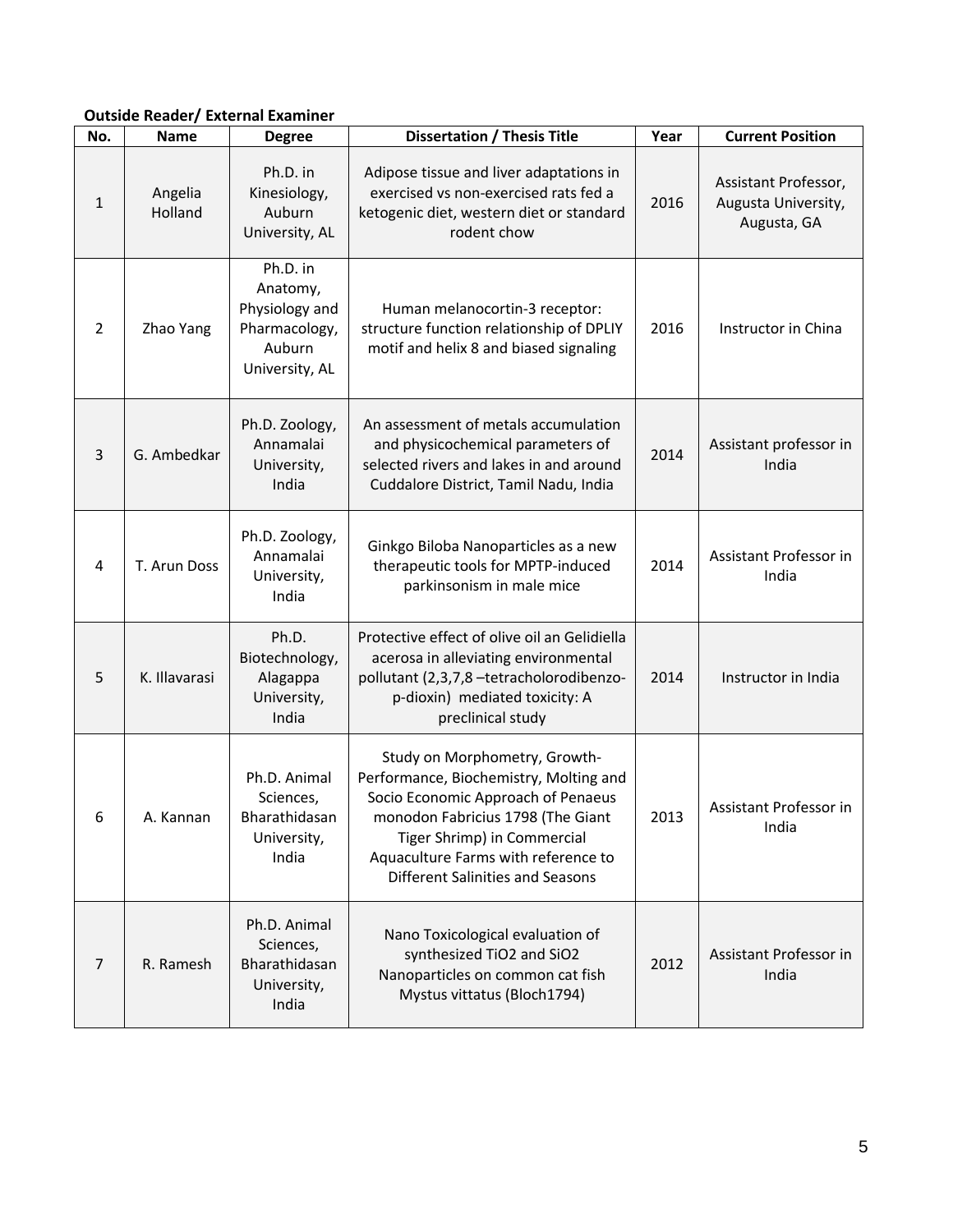### **Graduate Students Currently Serving**

| No.          | <b>Name</b>            | <b>Degree Expected (Department)</b> | <b>Tentative Graduation Date</b> |
|--------------|------------------------|-------------------------------------|----------------------------------|
| $\mathbf{1}$ | Yuxian Zhang           | Ph.D. Nutrition                     |                                  |
| 2            | Olivia Smith           | Ph.D. Nutrition                     |                                  |
| 3            | Marina Sycheva         | M.S. Nutrition                      |                                  |
| 4            | Lauren Lynch           | M.S. Nutrition                      | -                                |
| 5            | <b>Emily Kilgo</b>     | M.S. Nutrition                      |                                  |
| 6            | Talia Tornabene        | M.S. Nutrition                      |                                  |
| 7            | <b>Mallori Roberts</b> | M.S. Nutrition                      |                                  |

#### **a.** *Major Professor*

### *\*Published Research Articles & Conference Proceedings; + Co-major professor*

### **b.** *Committee Member*

| No. | <b>Name</b>       | <b>Degree Expected (Department)</b> | <b>Tentative Graduation Date</b> |
|-----|-------------------|-------------------------------------|----------------------------------|
| 1   | Krysta Pelchar    | M.S. Nutrition                      |                                  |
| 2   | Amie Hardin       | M.S. Nutrition                      |                                  |
| 3   | Mahnaz Kargar     | Ph.D. Horticulture                  |                                  |
| 4   | Joel Tumwebaze    | Ph.D. Nutrition                     |                                  |
| 5   | Dorcas Mukigi     | Ph.D. Nutrition                     |                                  |
| 6   | Leslie E. Neidert | Ph.D. Kinesiology                   |                                  |
| 7   | Wei Wang          | Ph.D. Physiology                    |                                  |
| 8   | Makenzie Callahan | M.S. Nutrition                      |                                  |
| 9   | Erin Landgrebe    | M.S. Nutrition                      |                                  |

### *Supervision of Postdoctoral Fellow*

| <b>Name</b>            | <b>Department</b> | Year              | <b>Current Position</b>                                     |
|------------------------|-------------------|-------------------|-------------------------------------------------------------|
| Geetha Thangiah*       | <b>Nutrition</b>  | Sep'11-Aug'13     | Assistant Professor, Auburn University at<br>Montgomery, AL |
| Nilmini Vishwaprakash* | <b>Nutrition</b>  | May'11-Aug'11     | Assistant Professor, Tuskegee University, AL                |
| Yueru Li*              | <b>Nutrition</b>  | Jan <sub>17</sub> |                                                             |
| Suhail Rasool          | <b>Nutrition</b>  | Jan <sub>17</sub> |                                                             |

*\*Published Research Articles & Conference Proceedings*

### **Undergraduate Researchers Mentored / Currently Mentoring**

| Name            | Year             | <b>Current Position / Department and University</b> |
|-----------------|------------------|-----------------------------------------------------|
| Chelsea Arriola | May'15 – Current | Senior, Biomedical Sciences                         |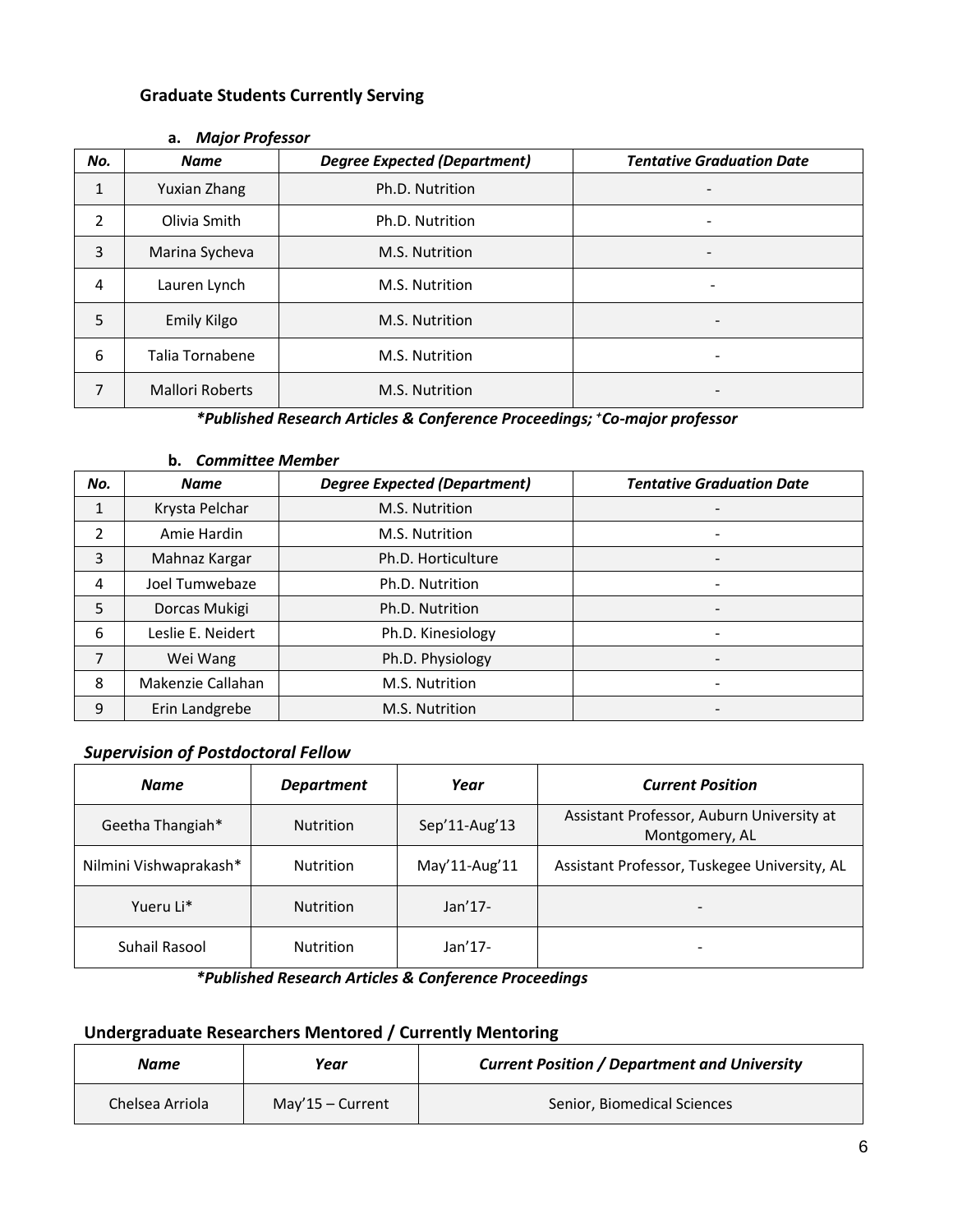| Hannah Cox                     | May'15 - Current   | Senior, Food Sciences                                        |
|--------------------------------|--------------------|--------------------------------------------------------------|
| Megan Goodnight                | $May'15 - Current$ | Senior, Animal Sciences                                      |
| Laura Granberry                | $May'15 - Current$ | Sophomore, Nutrition, Dietetics and Hospitality Management   |
| Haley Leibach                  | $May'15 - Current$ | Junior, Biomedical Sciences                                  |
| Jaclyn Bates <sup>\$\$</sup>   | Jan'15 - Current   | Dental student, UAB, Birmingham, AL                          |
| Morgan Floyd                   | Jan'15 - Current   | Senior, Biomedical Sciences                                  |
| Michael Matthews <sup>\$</sup> | Jan'15 - Current   | Senior, Biomedical Sciences                                  |
| <b>Alex Mathews</b>            | Jan'15 - Current   | Senior, Biomedical Sciences                                  |
| Ann Smalley                    | Jan'15 - Current   | Senior, Biomedical Sciences                                  |
| <b>Marshall Myrick</b>         | $May'14 - May'15$  | Senior, Biomedical Sciences                                  |
| Jonathon Whitehead*\$          | $May'14 - May'15$  | MD student, USA, Mobile, AL                                  |
| Olivia Smith                   | Jan'13 - May'15    | PhD student, Nutrition, Dietetics and Hospitality Management |
| Brooke Phillips*               | $Jan'14 - Dec'14$  | Senior, Biomedical Sciences                                  |
| Taylor Pool*                   | Jan'14 - Dec'14    | Senior, Biomedical Sciences                                  |
| Olivia Demarta                 | $May'14 - Aug'14$  | Senior, Nutrition, Dietetics and Hospitality Management      |
| Joseph Grande                  | $May'14 - Aug'14$  | MD student, UAB, Birmingham, AL                              |
| Chase Rushton*                 | Aug'13 - Dec'14    | Senior, Microbiology                                         |
| Salome Mathews*                | Aug'12 - Dec'14    | DO student, PCOM, Suwanee, GA                                |
| Mary Bottcher                  | Jan'13 - Dec'13    | Dietetic Internship                                          |
| Sandia Lehman                  | $May'12 - July'13$ | Unknown                                                      |
| Katie Vines                    | $May'12 - Dec'13$  | MD student, UAB, Birmingham, AL                              |
| Raylan Morgan                  | $Jan'13 - May'13$  | M.S. student, Biomedical Sciences                            |
| Kristin Wallace                | Aug'12 - Dec'12    | M.S. program, University of North Carolina, Chapel Hill      |
| Joshua Day                     | Aug'12 - Dec'12    | MD student, UAB, Birmingham, AL                              |
| Kaitlin Harris                 | $May'12 - Dec'12$  | Unknown                                                      |
| John White                     | $May'12 - Dec'12$  | MD student, UAB, Birmingham, AL                              |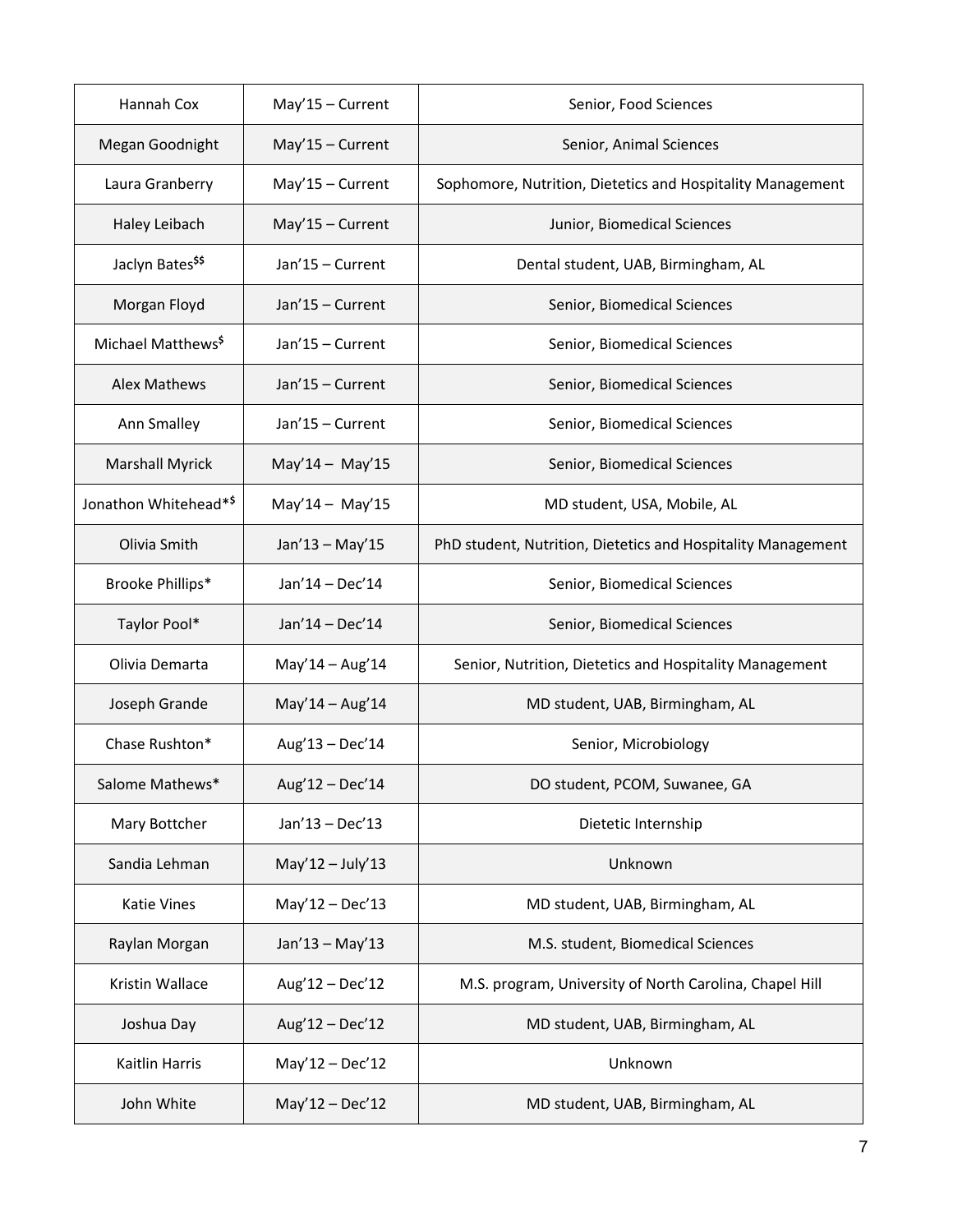| Amy Sheil             | $Aug'11 - May'12$ | Student at Vet school, Auburn University                      |
|-----------------------|-------------------|---------------------------------------------------------------|
| <b>Grant Hitchens</b> | Aug'11 - May'12   | Physical Therapy Student, University of Tennessee             |
| Bradford Unroe*       | $Aug'11 - Dec'12$ | MD medical student at University of Louisville                |
| Jennifer Rojas        | $Aug'11 - Dec'12$ | Unknown                                                       |
| Marina Sycheva*       | $Aug'11 - Dec'12$ | M.S. student, Nutrition, Dietetics and Hospitality Management |

### *\*Published Research Articles & Conference Proceedings*

**\$** Supported by *CMB undergraduate Research Fellowship* 

**\$\$** Supported by*Haggard Family Annual Award in Nutrition and Dietetics*

### *Student Achievements /Student Grants*

- *Women's Philanthropy Board (WPB) award for the undergraduate research fellowship, Department of Nutrition, Dietetics, and Hospitality Management, Auburn University (2016):* Awarded to Brooke Polinsky, undergraduate research student (August 2016 - December 2016). Role: Mentor. Total Award: \$500
- *Summer Cell and Molecular Biosciences (CMB) Research Fellowship, Department of Nutrition, Dietetics, and Hospitality Management, Auburn University (2016):* Awarded to Marina Sycheva, graduate student (May 2016 - August 2016). Role: Major Professor and thesis supervisor. Total Award: \$4500
- *Travel award, Department of Nutrition, Dietetics, and Hospitality Management, Auburn University (2016):* Awarded to Vishal Kothari, graduate student (Summer 2016). Role: Co-Major Professor and dissertation supervisor. Total Award: \$1200
- *9th Annual Boshell Diabetes Research Day, Auburn University, Poster Presentation Award (2016):* Awarded First place to Shraddha Rege, graduate student, for poster presentation entitled "Neuroprotective effects of Resveratrol on the oxidative stress and memory loss in obese mice and *in vitro*" Role: Major Professor and dissertation supervisor.
- *Haggard Family Annual Award in Nutrition and Dietetics, Department of Nutrition, Dietetics, and Hospitality Management, Auburn University (2015):* Awarded to Jaclyn Bates, undergraduate research student (April 2015 - March 2016). Role: mentor. Total Award: \$2,000 (Project Funds: \$2,000)
- *2015 Summer Cell and Molecular Biosciences undergraduate summer Research Scholars Fellowship (CMB USRS), Department of Nutrition, Dietetics and Hospitality Management, Auburn University,*  awarded to Michael Matthews, undergraduate research student. Role: Mentor. Total Award: \$5,000 (Fellowship: \$3,000, Project Funds \$2,000)
- *2015 Boshell Diabetes Research Day Oral Presentation Award: Second place, awarded to Chen Zheng, graduate student, for oral presentation entitled "TrKA ubiquitination is impaired in Alzheimer's Disease"* Role: Major Professor and dissertation supervisor.
- *2014 Malone Zallen Graduate Research Fellowship, Department of Nutrition, Dietetics and Hospitality Management, Auburn University, awarded to Shraddha Rege, graduate student (April 2014-March 2015).* Role: Major Professor and thesis supervisor. Total Award: \$2,500 (Project Funds: \$2,500)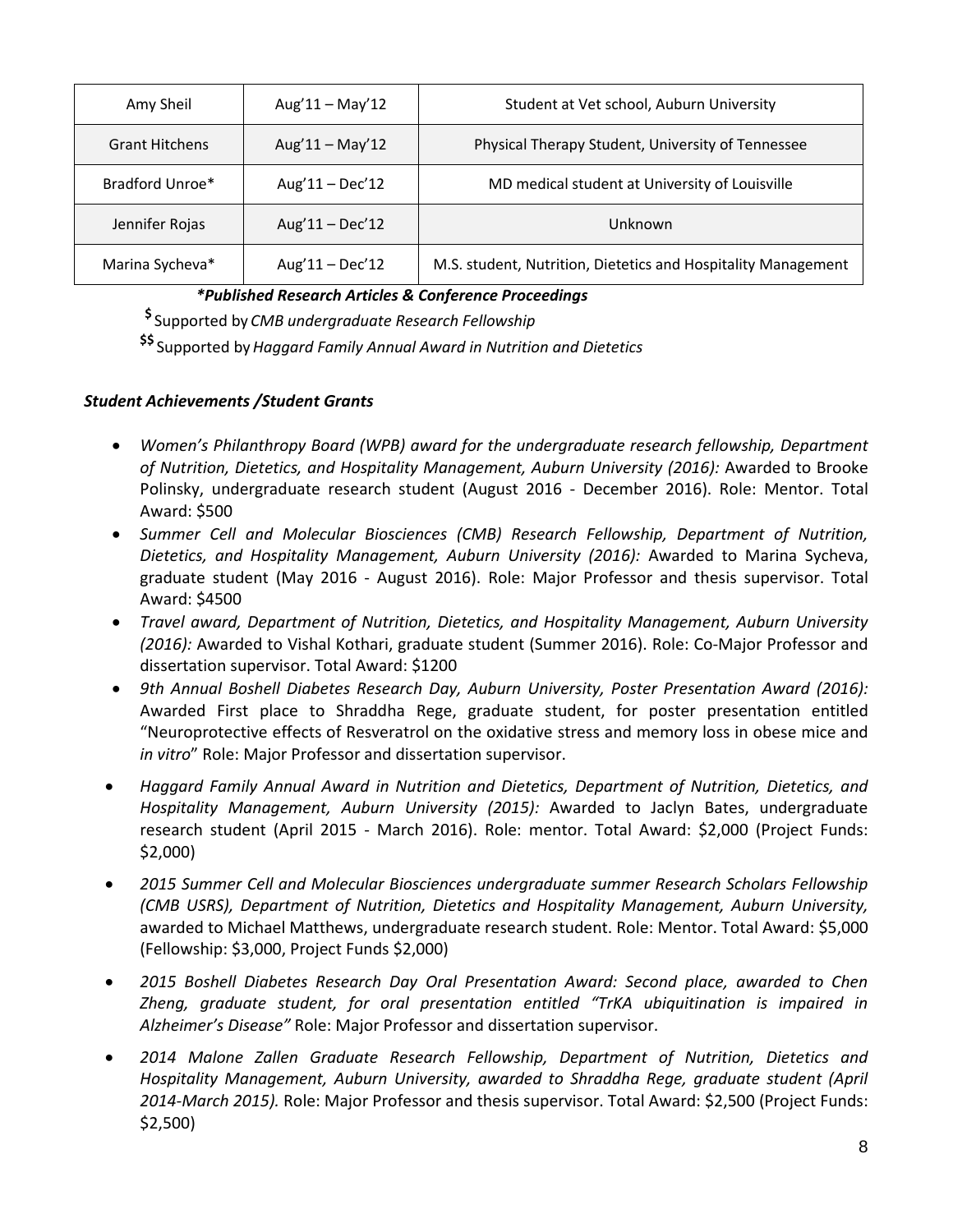- *2014 Summer Cell and Molecular Biosciences undergraduate summer Research Scholars Fellowship (CMB USRS), Department of Nutrition, Dietetics and Hospitality Management, Auburn University, awarded to Jonathon Whitehead, undergraduate research student.* Role: Mentor. Total Award: \$5,000 (Fellowship: \$3,000, Project Funds \$2,000)
- *2014 Summer Cell and Molecular Biosciences (CMB) Research Fellowship, Department of Nutrition, Dietetics and Hospitality Management, Auburn University, awarded to Katie Vines, graduate student.* Role: Major Professor and thesis supervisor. Total Award: \$4500
- *2013 Malone Zallen Graduate Research Fellowship, Department of Nutrition, Dietetics and Hospitality Management, Auburn University, awarded to Chen Zheng, graduate student (April 2013- March 2014).* Role: Major Professor and thesis supervisor. Total Award: \$3,150 (Project Funds: \$3,150)

### **B. RESEARCH/CREATIVE WORK**

### **Research Publications**

**Journals:**

**Student contributions are marked with an asterisk (\*); postdoctoral fellow's contribution is marked with double asterisk (\*\*). Last author signifies that the research was done in my lab and under my direction and serves as a corresponding author (+ ).** *IF= Impact factor;* **+ Corresponding author***. Publications in the name of Jeganathan Ramesh Babu (Babu JR). A total of over 1990 citations and h index of 17 to-date (December 15, 2016***).**

- 1. Kothari V\*, Luo Y, Tornabene T\*, O'Neill AM, Greene MW, Geetha T, **Babu JR+** . High fat diet induces brain insulin resistance and cognitive impairment in mice. **Biochimica et Biophsica Acta Molecular Basis of Disease** 2016; 1863:499-508 [IF -5.4]
- 2. Rege SD\*, Geetha T, Broderick TL, **Babu JR+** . Can diet and physical activity limit Alzheimer's disease risk? **Current Alzheimer Research** 2016; Mar 14 [Epub ahead of print; PMID: 26971938] [5Y IF-3.93]
- 3. Neidert LE, Wainright KS, Zheng C\*, **Babu JR**, Kluess, KA. Plasma dipeptidyl peptidase lV activity measures of body composition in apparently healthy people. **Heliyon** 2016; doi: 10.1016.j.heliyon.2016. e00097.
- 4. Wilson DN, Schacht SE, Nakkash LA, **Babu JR**, Broderick TL. Resveratrol prevents pulmonary trunk remodeling but not right ventricular hypertrophy in monocrotaline-induced pulmonary hypertension. **Pathophysiology** 2016: May 27. doi:10.1016/j.pathophys.2016.05.004
- 5. Zheng C\*, Geetha T, Gearing M, **Babu JR+ .** Amyloid β-aboragated TrKA ubiquitination in PC12 cells analogous to Alzheimer's disease. **Journal of Neurochemistry** 2015; 133: 919-925 [IF-4.2]
- 6. Rege SD<sup>\*</sup>, Geetha T, Broderick TL, Babu JR<sup>+</sup>. Resveratrol protects B amyloid induced oxidative damage and memory associated proteins in H19-7 hippocampal neuronal cells. **Current Alzheimer Research** 2015: 12: 147-156. [IF-3.9]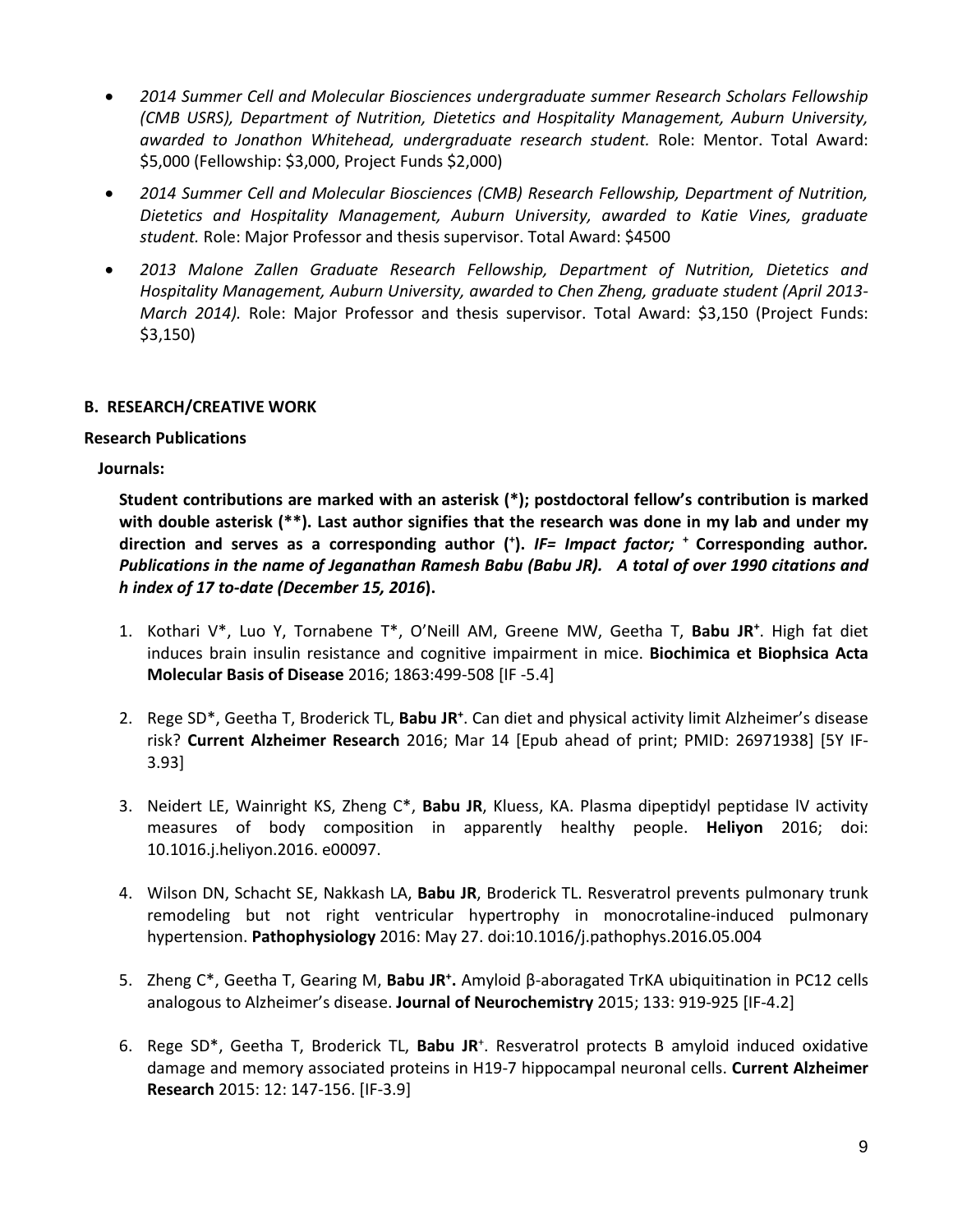- 7. Pondugula SR, Flannery PC, Apte U, **Babu JR**, Geetha T, Rege SD\*, Chen T, Abott KL. PPM1A phosphatase is involved in regulating PXR-mediated CYP3A4 gene expression. **Drug Metabolism and Disposition** 2015; 43:385-391. [IF-3.3]
- 8. Zheng C\*, Geetha T, Babu JR<sup>+</sup>. Failure of ubiquitin proteasome system: Risk for neurodegenerative diseases. **Neurodegenerative Diseases** 2014; 14: 161-175. [IF-3.4]
- 9. Brust KB, Corbell KA, Al-Nakkash L, **Babu JR**, Broderick TL. Expression of gluconeogenic enzymes and 11beta-HSD type 1 in liver of diabetic mice after acute exercise. **Diabetes, Metabolic Syndrome and Obesity: Targets and Therapy** 2014; 7: 495-504.
- 10. Rege SD\*, Geetha T, Griffin GD, Broderick TL, **Babu JR+ .** Neuroprotective effects of resveratrol in Alzheimer pathology. 2014; **Frontiers in Aging Neuroscience.** 2014: doi: 10.3389/fnagi.2014.00218  $[IF-2.8]$
- 11. Desai G\*, Zheng C\*, Geetha T, Mathews ST, White BD, Huggins KW, Zizza CA, Broderick TL, **Babu JR+ .** The pancreas-brain axis: Insight into disrupted mechanisms associating type 2 diabetes and Alzheimer disease. **Journal of Alzheimer's disease**. 2014; 42:347-356. [IF-3.6]
- 12. Rege SD\*, Kumar S\*, Wilson D, Tamura L, Geetha T\*\*, Mathews ST, Huggins KW, Broderick TL, **Babu JR+** . Resveratrol protects the brain of obese mice from oxidative damage **Oxidative Medicine and Cellular Longevity** 2013; 2013: 419092[IF-3.4]
- 13. Geetha T\*\*, Rege SD\*, Mathews SE\*, Meakin SO, White MF, **Babu JR+** . Nerve growth factor Receptor TrKA, a new receptor in insulin signaling pathway in PC12 cells. **Journal of Biological Chemistry** 2013; 288: 23807-23813. [IF-4.8]
- 14. Rege SD\*, Geetha T\*\*, Pondugula S, Zizza C, Wernette C, **Babu JR+** . Non-coding RNAs in Neurodegenerative Diseases. **ISRN Neurology** 2013 Apr 30; 2013:375852. doi: 10.1155/2013/375852.
- 15. Geetha T\*\*, Zheng C\*, McGregor WC, White DB, Diaz-Meco MT, **Babu JR+** . TRAF6 and p62 inhibit amyloid β-induced neuronal death through p75 neurotrophin receptor. **Neurochemistry International** 2012; 61: 1289-1293. [IF-2.9]
- 16. Geetha T\*\*, Zheng C\*, Vishwaprakash N\*\*, Broderick TL, **Babu JR+** . Sequestosome 1 / p62, a scaffolding protein, is a newly identified partner of IRS-1. **Journal of Biological Chemistry** 2012; 287: 29672-29678. [IF-4.8]
- 17. Geetha T\*\*, Zheng C\*, Unroe B\*, Sycheva M\*, Kluess H, **Babu JR+** . Polyubiquitination of the neurotrophin receptor p75 directs neuronal cell survival. **Biochemical and Biophysical Research Communications** 2012; 421: 286-290. [IF-2.5]
- 18. Geetha T\*\*, Vishwaprakash N\*\*, Sycheva M\*, **Babu JR+** . Sequestosome 1 / p62: Across diseases. **Biomarkers** 2012; 17: 99-103. [IF-2.2]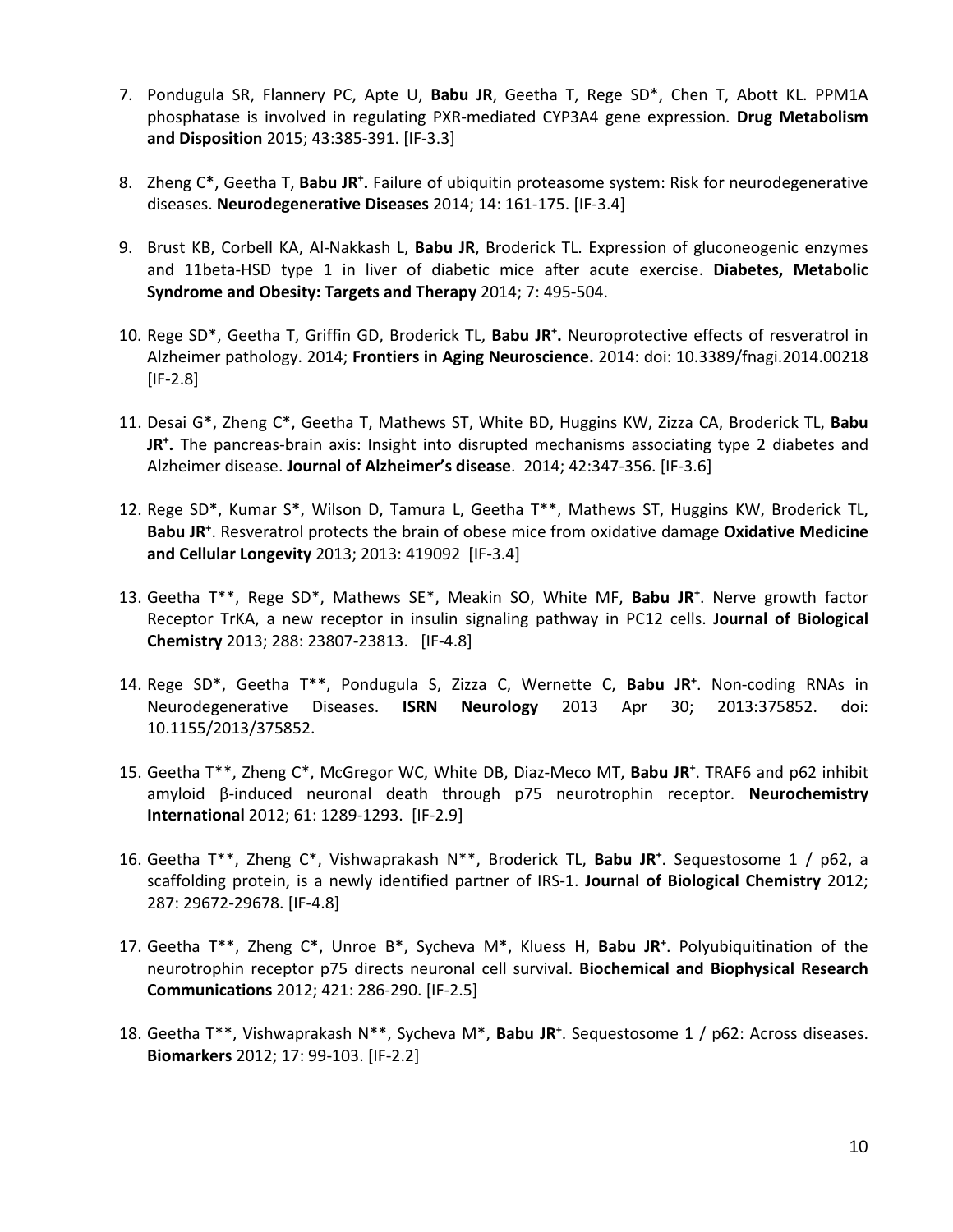- 19. Diarra A\*, Geetha T\*\*, Potter P, **Babu JR**. Signaling of the neurotrophin receptor p75 in relation to Alzheimer's Disease. **Biochemical and Biophysical Research Communications** 2009; 390: 352-356.  $[IF-2.5]$
- 20. **Babu JR**, Seibenhener ML, Peng J, Stroem AL, Kemppainen R, Cox N, Zhu H, Wooten M, Diaz-Meco MT, Moscat J. Wooten MW. Genetic inactivation of p62 leads to accumulation of hyperphosphorylated tau and neurodegeneration. **Journal of Neurochemistry** 2008; 106: 107-120.  $[IF-4.0]$
- 21. Wooten MW, Geetha T, **Babu JR**, Seibenhener ML, Peng J, Cox N, Diaz-Meco MT, Moscat J. Essential role of SQSTM1/p62 in regulating accumulation of K63-ubiquitinated proteins. **Journal of Biological Chemistry** 2008; 283: 6783-6789. [IF-4.8]
- 22. Zhou X<sup>#</sup>, Babu JR<sup>#</sup>, Silva S\*, Shu Q, Graef I, Oliver T, Tomoda T, Tani T, Wooten MW, and Wang, F. Unc-51-like kinase ½- mediated endocytic process regulate NGF signaling and filopodia extension in sensory axons. *Proceedings of the National Academy of sciences* 2007; 104: 5842-5847. (**#** Equal Contribution) [TC-48; IF-9.7]
- 23. Wooten MW, Hu X, **Babu JR**, Seibenhener, ML, Geetha T, Paine MG, and Wooten MC. [Signaling,](http://www.hindawi.com/GetArticle.aspx?doi=10.1155/JBB/2006/62079)  [polyubiquitination, trafficking, and inclusions: sequestosome 1/p62's role in neurodegenerative](http://www.hindawi.com/GetArticle.aspx?doi=10.1155/JBB/2006/62079)  [disease.](http://www.hindawi.com/GetArticle.aspx?doi=10.1155/JBB/2006/62079) **Journal of Biomedicine and Biotechnology** 2006; 62079-62096. (Invited Review Article – 18 pages) [IF-2.9]
- 24. Paine MG, **Babu JR**, Seibenhener ML, and Wooten MW. Evidence for p62 aggregate formation: role in cell survival. **FEBS Letters** 2005; 579: 5029-5034. [IF-3.5]
- 25. Wooten MW, Geetha T, Seibenhener ML, **Babu JR**, Diaz-Meco MT, and Moscat J. The p62 scaffold regulates nerve growth factor-induced NF-kappa B activation by influencing TRAF6 polyubiquitination. **Journal of Biological Chemistry** 2005; 280: 35625-35629. [IF-4.8]
- 26. **Babu JR,** Geetha T, Wooten MW. Sequestosome 1/p62 shuttles polyubiquitinated tau for proteasomal degradation. **Journal of Neurochemistry** 2005; 94: 192-203. [IF-4.0]
- 27. Seibenhener ML, **Babu JR**, Geetha T, Wong H, Krishna NR, Wooten MW. Sequestosome/p62 is a polyubiquitin chain binding protein involved in ubiquitin proteasomal degradation. **Molecular and Cellular Biology** 2004; 24: 8055-8068. [IF-5.7]
- 28. **Babu JR**, Jeganathan KB, Baker DJ, Wu X, Kang-Decker N, van Deursen JM. Rae1 is an essential checkpoint regulator that cooperates with Bub3 to prevent missegregation. **Journal of Cell Biology**  $^{\textcircled{\tiny{\textregistered}}}$  2003; 160: 341-353. [IF-10.8]

@Editorial text<http://www.jcb.org/cgi/content/full/160/3/284-a>

 J. Pines: Faculty of 1000 Biology, 4 Feb 2003: T. Yen: Faculty of 1000 Biology, 20 Mar 2003 http://www.f1000biology.com/article/id/1011606/evaluation

29. Wang X, **Babu JR**, Harden JM, Jablonski SA, Gazi MH, Lingle WL, de Groen PC, Yen TJ, van Deursen JM. The mitotic checkpoint protein hBUB3 and the mRNA export factor hRAE1 interact with GLE2p-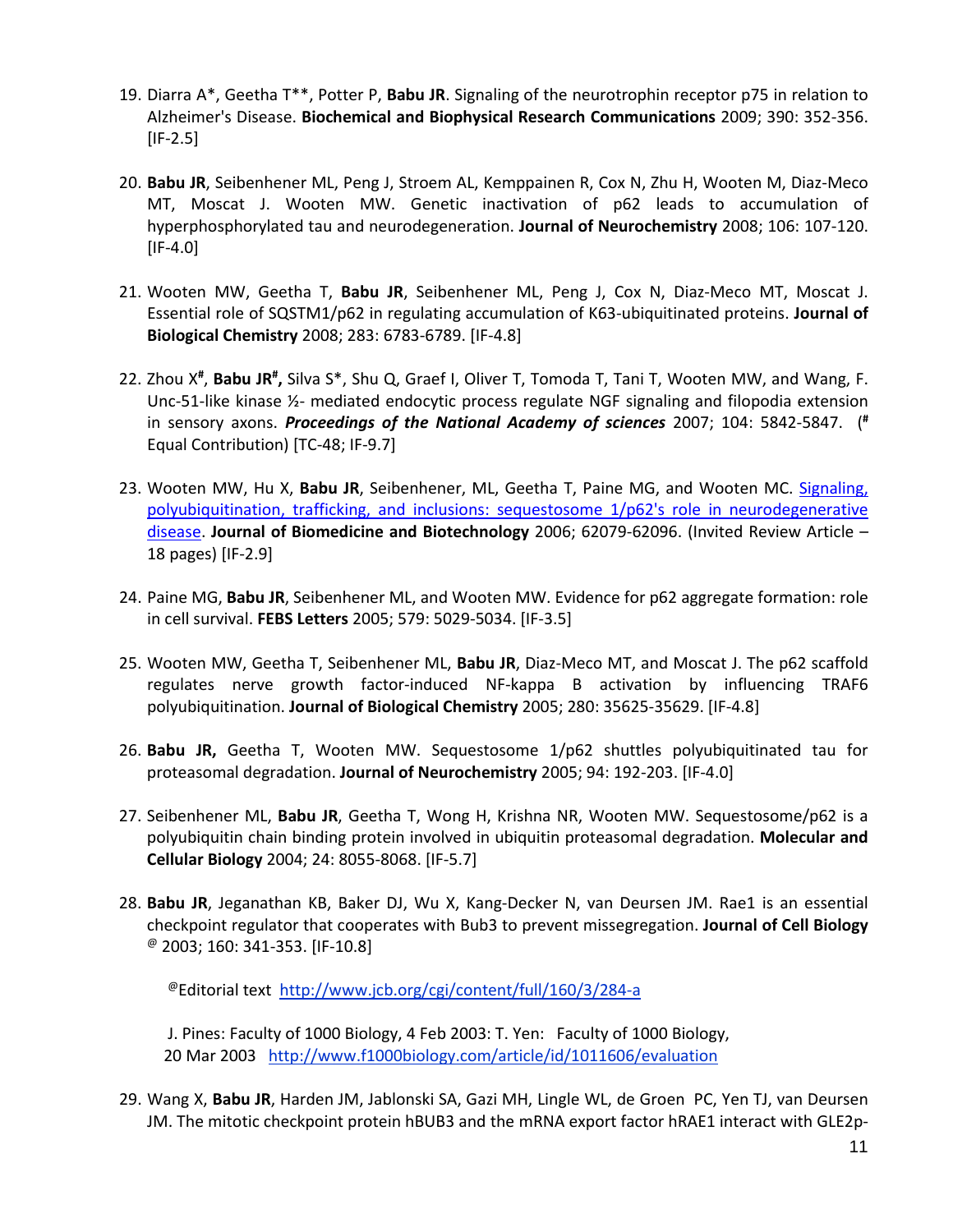binding sequence (GLEBS)-containing proteins. **Journal of Biological Chemistry** 2001; 276: 26559- 26567. [IF-4.8]

- 30. **Babu JR,** Sundravel S, Arumugam G, Renuka R, Deepa N, Sachdanandam P. Salubrious effect of vitamin C and vitamin E on tamoxifen-treated women in breast cancer with reference to plasma lipid and lipoprotein levels. **Cancer Letters** 2000; 151: 1-5. [IF-4.8]
- 31. Thangaraju M, **Babu JR**, Vasavi H, Ilanchezhian S, Vinitha R, Sachdanandam P. The salubrious effect of tamoxifen on serum marker enzymes glycoprotein and lysosomal enzymes level in breast cancer women. **Molecular and Cellular Biochemistry** 1998; 185: 85-94. [IF-2.3]
- 32. Vasavi H, Thangaraju M, **Babu JR**, Sachdanandam P. The salubrious effects of ascorbic acid on cyclophosphamide instigated lipid abnormalities in fibrosarcoma bearing rats. **Cancer Biochemistry Biophysics** 1998; 16: 71-83.

### **Abstract Publications**

- 1. Geetha T, Zheng C\*, Kothari V\*, Carter A\*, Vines K, \* Sustarich J, **Babu JR**. The RING finger domain of TRAF6 interacts with Akt for its ubiquitination and activation of insulin stimulation. **Diabetes** 2016; 65: A452. [IF-8.47]
- 2. Kothari V\*, Tornabene T\*, Luo Y, Greene M, Geetha T, **Babu JR+** . High fat western diet-induced brain insulin resistance and cognitive impairment. **Diabetes** 2016; 65: A498. [IF-8.47]
- 3. Geetha T, Zheng C\*, Baker J, Gearing M, and **Babu JR**. Polyubiquitination of Akt is impaired in Alzheimer's disease. **Alzheimer's & Dementia** 2015; 11: P861. [5Y IF-13.32]
- 4. Geetha T, Rege SD\*, Vines K\*, White D, Carroll C, Broderick T, **Babu JR**. TrkA Receptor in Streptozotocin-induced Diabetic Rat Brain (2842-PO). **Diabetes** 2015; 64: A715. [IF-8.47]
- 5. Rege Sv, Geetha T, Broderick T, and **Babu JR+ .** Resveratrol Protects Proteins Associated with Memory Loss in Obese Diabetic Mice (1988-P). **Diabetes** 2014; 63: A509. [IF-8.47]
- 6. Rege S\*, Bottcher M\*, Geetha T, Broderick T, **Babu JR+** . Neuroprotective effects of resveratrol against β-amyloid induced oxidative damage and memory loss in rat hippocampal (H19-7) cells (647.44). **The FASEB Journal** 2013; 28: 647.44. [IF-5.04]
- 7. Geetha T, Zheng C\*, Broderick T, and **Babu JR+** . Sequestosome 1/p62, a novel IRS-1 interacting protein, regulates insulin stimulated glucose uptake (1626-P). **Diabetes** 2012; 61: A421. [IF-8.47]
- 8. **Babu JR+** , Diarra A\*, Geetha T. Sequestosome 1/p62, a new interacting adapter protein with IRS-1 in insulin signaling (22-OR). **Diabetes** 2011; 60: A6. [IF-8.47]
- 9. Wooten MW, **Babu JR**, Seibenhener L, Geetha T, Cox N, Suppramaniam V, Diaz-Meco MT, Moscat J. Accumulation of tau and amyloid beta in p62 deficient mice (P1-040). **Alzheimer's & Dementia** 2006; 2: S106. [IF-12.41]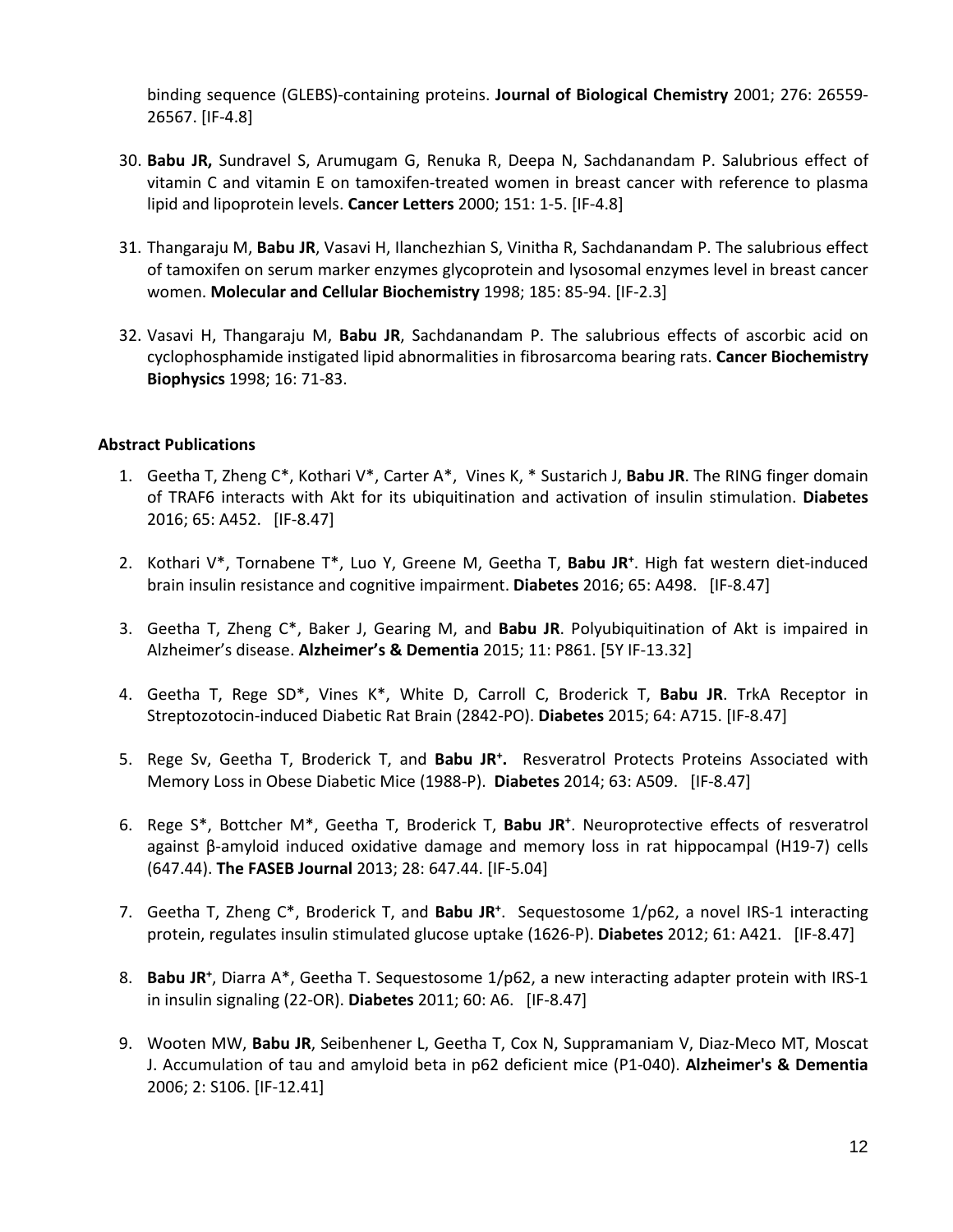### **Papers and Lectures**

- **a. Papers at International / National meetings** (\* student and \*\*postdoctoral fellow from my lab contributed; **#** Invited for oral presentation)
	- 1. Kothari V\*, Tornabene T\*, Luo Y\*, O'Neill A, Greene MW, Geetha T and **Babu JR** (2016). High fat western diet induced brain insulin resistance and cognitive impairment. American Diabetes Association", 76th Scientific Sessions, New Orleans, LA, USA, June 10-14, 2016. Abstract N0.1936-P (This poster was selected to be featured on a moderated poster discussion)
	- 2. Geetha T, Chen Z\*, **Babu JR** (2016). The RING domain of TRAF6 interacts with Akt for its ubiquitination and activation. American Diabetes Association", 76th Scientific Sessions, New Orleans, LA, USA, June 10-14, 2016.
	- 3. Geetha T, Chen Z\*, Gearing M, and Babu JR (2015). Polyubiquitination of Akt is impaired in Alzheimer's disease. "Alzheimer's Association International Conference", Washington, D.C, USA, July 18-23, 2015. Abstract No. P4-211.
	- 4. Rege, S\*, Bottcher M, Geetha T, Broderick T, and **Babu JR** (2014). Neuroprotective effects of resveratrol against β-amyloid induced oxidative damage and memory loss in rat hippocampal (H19- 7) cells. "ASN Scientific Sessions and Annual Meeting at Experimental Biology", San diego, California, 27th April 2014. Abstract no. C403.
	- 5. Zheng C\*, Mathews S\*, Geetha T, **Babu JR** (2014). Polyubiquitination is essential for Akt activation in nerve growth factor signaling. Neuroscience 2014, Washington, DC, November 11th 2014. Abstract # 121.07/A18.
	- 6. Rege S\*, GeethaT, Broderick T, and **Babu JR** (2014). "Resveratrol Protects Proteins Associated with Memory Loss in Obese Diabetic Mice" at the American Diabetes Association 74th Scientific Sessions, San Francisco, California. Jun 2014. Abstract #2014-A-4820.
	- 7. Zheng C\*, Geetha T\*\*, Gearing M, and **Babu JR**. Amyloid β induced impairment of TrkA signaling in PC12 cells equivalent to Alzheimer's Disease. "23rd Neuropharmacology Conference", San Diego, CA, USA, 7 -8 November 2013.
	- 8. Geetha T\*\*, Zheng C\*, Diaz-Meco, M, Moscat J, and **Babu JR**. TRAF6/p62 complex prevents amyloid β induced neuronal death. "23rd Neuropharmacology Conference", San Diego, CA, USA, 7 -8 November 2013.
	- 9. Zheng C\*, Geetha T\*\*., and **Babu JR**. TRAF6 and p62 inhibit amyloid β-induced neuronal death through p75 neurotrophin receptor. "Society for Neuroscience", 42nd Annual Meeting, New Orleans, USA, 13-17 October 2012. Abstract No. 66.27/U4.
	- 10. Geetha T\*\*, Zheng C\*, Broderick T, and **Babu JR**. Sequestosome 1/p62, a novel IRS-1 interacting protein, regulates insulin stimulated glucose uptake. "American Diabetes Association", 72nd Scientific Sessions, Philadelphia, PA, USA, 8-12 June 2012. Abstract No. 2012-A-3475. (This poster was selected to be featured on a guided tour in the Poster Hall)
	- 11. **Babu JR**, Diarra A\*, Vishwaprakash T\*\*, Geetha T\*\*. Ubiquitination of p75 neurotrophin receptor in Alzheimer's disease. "Society for Neuroscience 2011" Washington, DC, USA, November 12-16, 2011 Abstract No. 666.12/N7
	- 12. **Babu JR**, Diarra A\*, Geetha T\*\*. Sequestosome 1/p62, a New Interacting Adapter Protein with IRS-1 in Insulin Signaling. "American Diabetes Association", 71st Scientific Sessions, San Diego, CA, USA, 24-28 June 2011. Abstract No. 0022-OR**#** .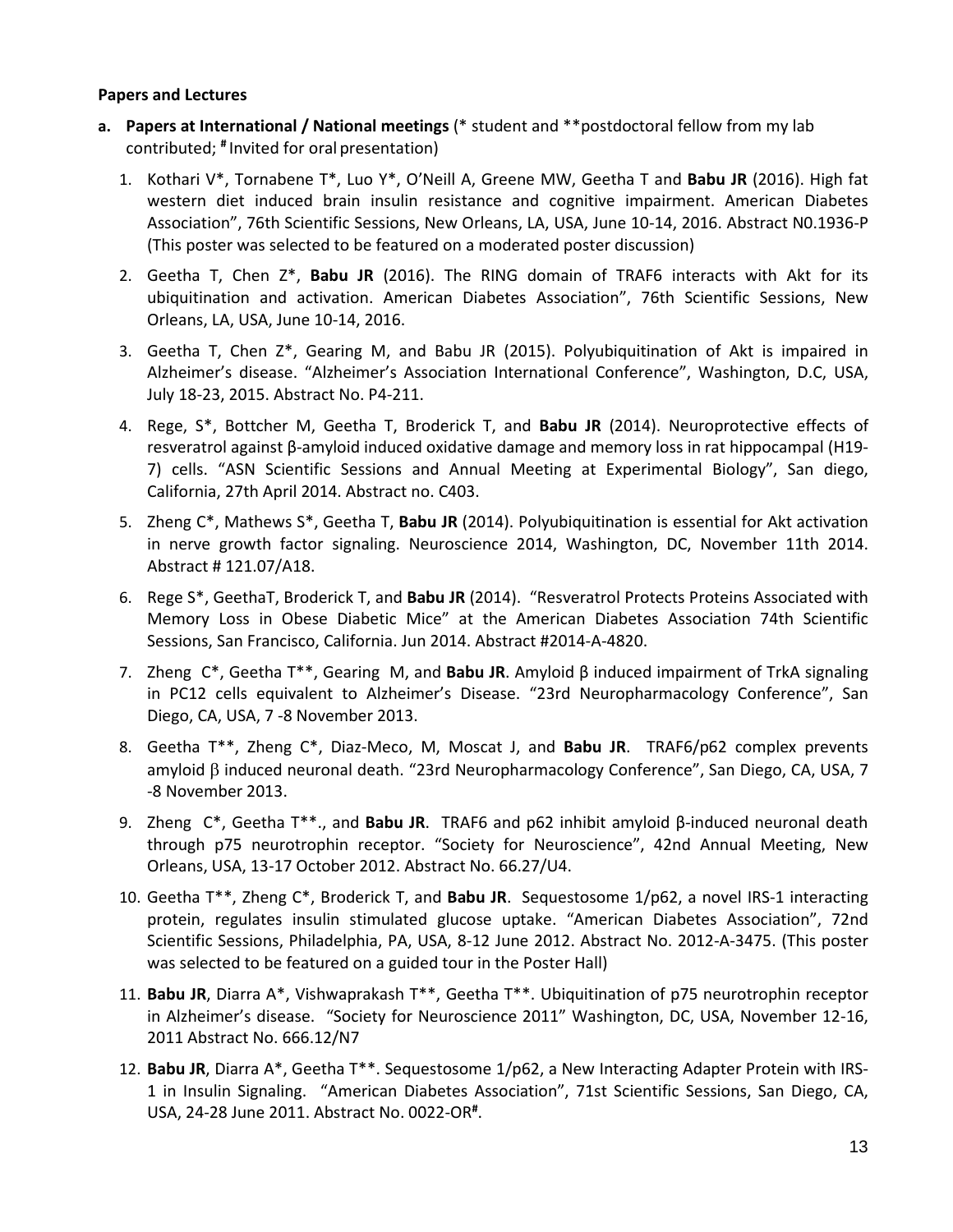- 13. **Babu JR**, Seibenhener ML, Geetha T, Cox N, Parameshwaran K, Suppramaniam V and Wooten M.W. Alzheimer-like characteristics associated with p62 knockout mice. "Society for Neuroscience," 36th Annual Meeting, Atlanta, GA, USA, 14-18 October 2006. Abstract No. 754.3.
- 14. Wooten MW, **Babu JR**, Seibenhener L, Geetha T, Cox N, Suppramaniam V, Diaz-Meco MT, Moscat J. Accumulation of tau and amyloid beta in p62 deficient mice. "10th International Conference on Alzheimer's Disease and Related Disorders," July 15- 20, 2006, Centro De Convenciones, Madrid, Spain. Published in Alzheimer's & Dementia: July 2006: Vol. 2 Issue 3 (Supplement), Page S106.
- 15. Geetha T, Seibenhener ML, **Babu JR**. and Wooten MW. Interaction of TRAF6 with the p62 scaffold drives neurotrophin activation of NF-kB. "Society for Neuroscience," 35th Annual Meeting, Washington, DC, USA, 12-16 November 2005, Abstract No. 148.24.
- 16. Paine MG, **Babu JR**, Seibenhener ML, Wooten MW. Aggregation properties of the polyubiquitin binding protein sequestosome 1/ p62. American Society for Biochemistry and Molecular Biology Annual Meeting, April 2-6, 2005, San Diego, CA, USA.
- 17. Seibenhener ML, **Babu JR**, Geetha T, Wooten MW. Protein misfolding in Alzheimer's and other agerelated neurodegenerative diseases. "5th Neurobiology of Aging Conference." October 21-22, 2004, San Diego, CA, USA. Abstract No. P18.
- 18. **Babu JR**, Wooten MW. "9th International Conference on Alzheimer's Disease and Related Disorders," July 17-22, 2004, Philadelphia, PA, USA.
- 19. **Babu JR**, Sundravel S, Renuka R, Sachdanandam P. Rejuvenating effect of vitamin C and vitamin E on erythrocyte membrane glycoproteins of tamoxifen treated post-menopausal women with breast cancer. J Pharm Pharmacol. 1999; 51: 149. "136th British Pharmaceutical Conference," Sep 13-16, 1999, Cardiff, U.K. Abstract No. M99312.
- 20. **Babu JR,** Sundravel S, Renuka R, Sachdanandam P. **Babu JR**, Sachdanandam P. XV Asia Pacific Cancer Congress. December 12-15, 1999, Chennai, India. Abstract No.036.
- 21. Sachdanandam P, **Babu JR**. XV Asia Pacific Cancer Congress, December 12-15, 1999, Chennai, India. Abstract No.037.
- 22. **Babu JR**, Thangaraju M, Sachdanandam P. Effect of tamoxifen on lipid metabolizing enzymes in women with breast cancer. J Pharm Pharmacol. 1998; 50: 201 "135th British Pharmaceutical Conference," Sep 12-16, 1998, Eastbourne, U.K. Abstract No. M98174.
- 23. **Babu JR**, Sachdanandam P. The salubrious effect of vitamin C and vitamin E on tamoxifen instigated lipid abnormalities in postmenopausal breast cancer women. J Surg Oncol. 1998; 721- 724. "17th International Cancer Congress," August 23-28, 1998, Rio de Janeiro, Brazil. Abstract No. 00319.
- 24. Sachdanandam P, **Babu JR**. "17th International Cancer Congress," August 23-28, 1998, Rio de Janeiro, Brazil. Abstract No. 00318.
- **b. Papers at State and Local professional meetings (\* student and \*\*postdoctoral fellow from my lab contributed; # oral presentation)**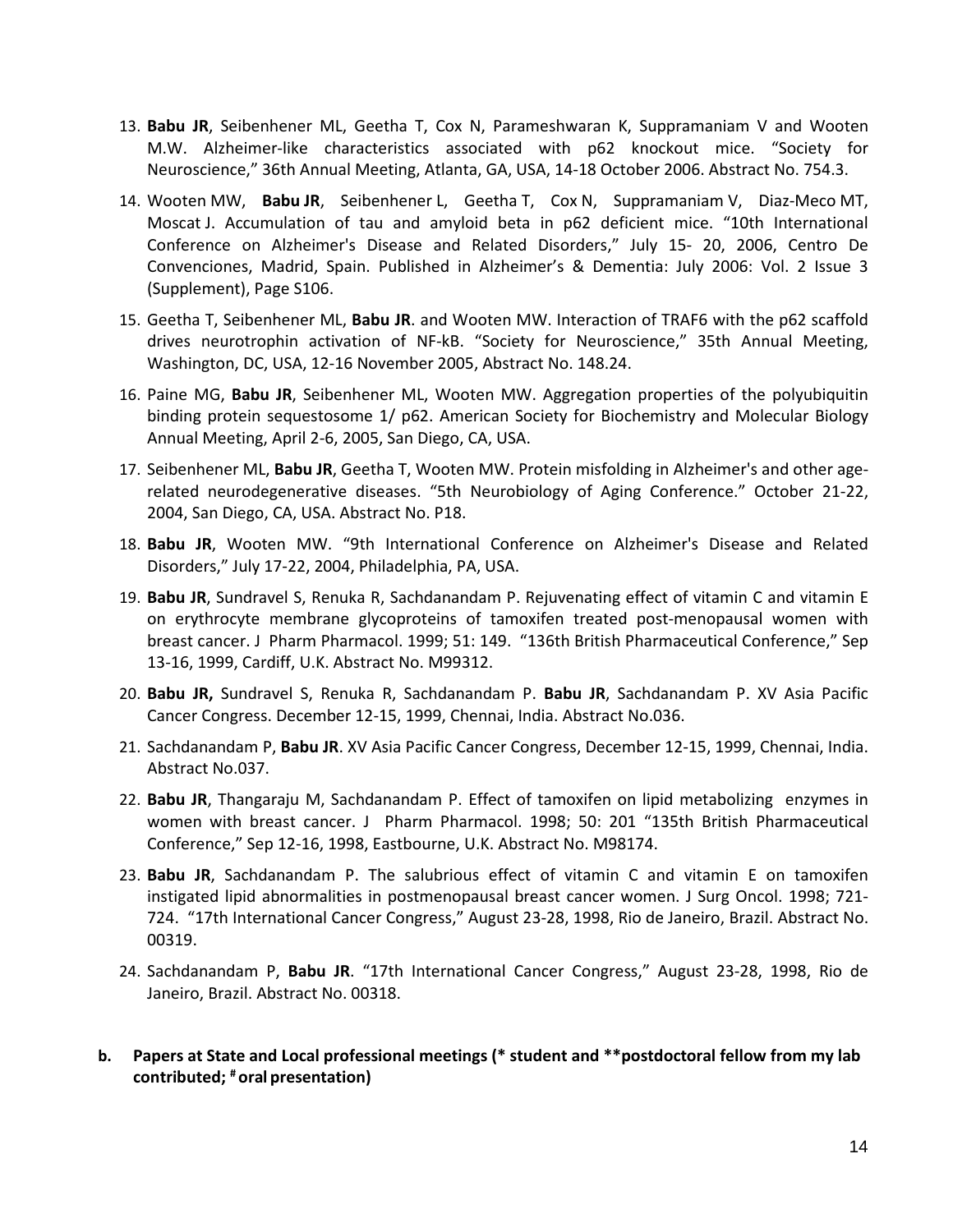- 1. Geetha T, Sycheva M, Sustarich J, Suchdeva S, Zheng C, **Babu JR** (2016) Overexpression of proNGF in Alzheimer's disease leads to neuronal death. "This is Research - Faculty Symposium", Auburn University, Auburn, AL, USA, Sep 16, 2016.
- 2. **Babu JR**, Kothari V, Luo Y, Tornabene T, Luo Y, Greene MW, O'Neill AM, Geetha T (2016) High fat diet induces brain insulin resistance and cognitive impairment in mice. "This is Research - Faculty Symposium", Auburn University, Auburn, AL, USA, Sep 16, 2016.
- 3. Vines K, Zheng C, Rege S, Matthews M, Bates J, Sustarich J, Geetha T, Broderick TL and B**abu JR**  (2016) TrkA and insulin receptor in streptozotocin induced diabetes rat brain. "9th Annual Boshell Diabetes and Metabolic Diseases conference", Auburn University, Auburn, AL, USA, February 26, 2016. Abstract No. 007. (Oral presentation)
- 4. Zheng C, Geetha T, Kothari V, Carter A, Sustarich J and **Babu JR** (2016) TRAF6 interact with Akt for its ubiquitination and activation on insulin stimulation. "9th Annual Boshell Diabetes and Metabolic Diseases conference", Auburn University, Auburn, AL, USA, February 26, 2016. Abstract No. P25.
- 5. Kothari V, Tornabene T, Luo Y, O'Neill AM, Greene MW, Mathews S, Geetha T and **Babu JR** (2016) High fat and sugar in mice brain. "9th Annual Boshell Diabetes and Metabolic Diseases conference", Auburn University, Auburn, AL, USA, February 26, 2016. Abstract No. 002. (Oral presentation)
- 6. Rege S, Kumar S, Wilson D, Geetha T, Broderick TL and **Babu JR** (2016) Neuroprotective effects of Resveratrol against oxidative damage and memory loss in vivo and in vitro. "9th Annual Boshell Diabetes and Metabolic Diseases conference", Auburn University, Auburn, AL, USA, February 26, 2016. Abstract No. P19.
- 7. Kothari V\*, **Babu JR** and Mathews ST (2016) Regulation of hepatic fetuin-A expression: differential effect of lipopolysaccharide and tumor necrosis factor- $\alpha$ . "9th Annual Boshell Diabetes and Metabolic Diseases conference", Auburn University, Auburn, AL, USA, February 28, 2016. Poster No.12
- 8. Li Y, Nie B, Zheng C\*, **Babu JR**, Arnold RD, Huggins KW (2016) The protective effect of stearidonic acid (SDA) on amyloid beta 40 induced toxicity in H19-7 hippocampal cells. "9th Annual Boshell Diabetes and Metabolic Diseases conference", Auburn University, Auburn, AL, USA, February 28, 2016. Poster No.13
- 9. Matthews M\*, Vines K\*, and **Babu JR** (2015) Interaction of TrkA receptor with INSR/IRS-1 is impaired in type 1 diabetes rat brain. "AU-CMB Undergraduate Summer Research Scholars Colloquium", Auburn University, Auburn, AL, USA, July 24, 2015. Oral presentation#.
- 10. Zheng C\*, Whitehead J\*, Baker J, Sustarich J, Geetha T and **Babu JR** (2015) Impairment of NGF signaling in Alzheimer disease. "6th Annual UAB Diabetes Research Day 2015", The University of Alabama at Birmingham, Birmingham, AL, USA, May 5, 2015. Poster No. 42.
- 11. Rege S\*, Geetha T, and **Babu JR** (2015) Neuroprotective effect of resveratrol in rat hippocampal (H19-7) neuronal cells. "6th Annual UAB Diabetes Research Day 2015", The University of Alabama at Birmingham, Birmingham, AL, USA, May 5, 2015. Poster No. 35.
- 12. Carter A\*, Geetha T, and **Babu JR** (2015) TRAF6 and p62 complex is necessary for Akt ubiquitination, activation and translocation in insulin signaling. "8th Annual Boshell Diabetes and Metabolic diseases conference", Auburn University, Auburn, AL, 13th February 2015. Abstract no. 7.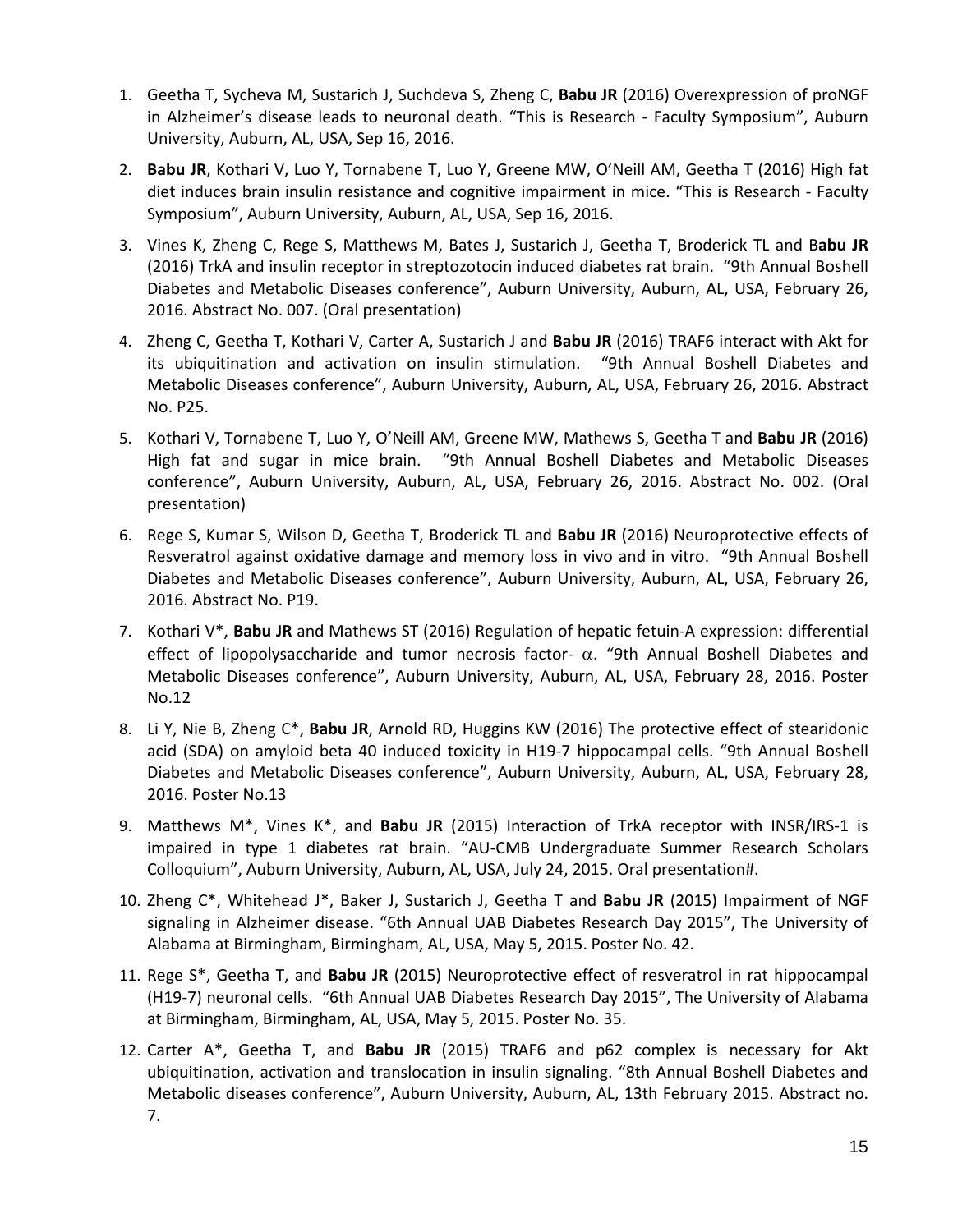- 13. Rege S\*, Geetha T, and **Babu JR** (2015) Resveratrol protects hippocampal neurons from β-amyloid induced oxidative damage and memory associated proteins. "8th Annual Boshell Diabetes and Metabolic diseases conference", Auburn University, Auburn, AL, 13th February 2015. Abstract no. P22.
- 14. Zheng C\*, Whitehead J\*, Phillips B\*, Pool T\*, Rushton C\*, Geetha T, Gearing M, and Babu **JR.** (2015) TrKA ubiquitination is impaired in Alzheimer's disease. "8th Annual Boshell Diabetes and Metabolic diseases conference", Auburn University, Auburn, AL, 13th February 2015. Abstract no. O02 Oral presentation**#** .
- 15. **Babu JR**, Zheng C\*, and Geetha T (2014) Neurotrophin in Alzheimer Disease. Auburn Research day 2014 Tuesday June 3 (make-up day) Oral presentation**#** .
- 16. Mathews S\*, Zheng C\*, Geetha T and **Babu JR** (2014) Ubiquitination of TRAF6 is impaired in Alzheimer's Disease. Auburn Research day 2014 Tuesday June 3 (make-up day) oral presentation**#** .
- 17. Rege S\*, Geetha T, Broderick T, and **Babu JR** (2014). Neuroprotective effect of Resveratrol in Obese Diabetic Mice. "Graduate Scholars forum", Auburn University, Auburn, AL, 4th March 2014. Oral Presentation**#** .
- 18. Zheng C\*, Mathews S, Qayum M, Geetha, T, and **Babu JR** (2014) Nerve growth factor leads to ubiquiitnation and phosphorylation of AKT. "7th Annual Boshell Diabetes and Metabolic diseases conference", Auburn University, Auburn, AL, 28th February 2014. Abstract no. P024.
- 19. Rege, S\*, Mathews S, Qayum M, Geetha T, and **Babu JR** (2014) Neuroprotective effect of resveratrol in the brain of obese diabetic mice. "7th Annual Boshell Diabetes and Metabolic diseases conference", Auburn University, Auburn, AL, 28th February 2014. Abstract no. P017.
- 20. Zheng C\*, Mathews S\*, Qayum M, Geetha T and **Babu JR**. Polyubiquitination of Akt in nerve growth factor signaling. Graduate Scholars forum", Auburn University, Auburn, AL, 4th March 2014. Oral Presentation.
- 21. Geetha T, Rege S\*, Mathews S\*, Meakin S, Morris M and Babu JR (2014) nerve growth factor receptor TrKA interacts with insulin receptor. "7th Annual Boshell Diabetes and Metabolic diseases conference", Auburn University, Auburn, AL, 28th February 2014. Abstract no. P021.
- 22. Whitehead J\*, Zheng C\* and **Babu JR** (2014) Accumulation of pro-NGF in hippocampus of postmortem human Alzheimer's disease brain. AU- CMB Undergraduate Summer Research Scholars Colloquium, Auburn University, Auburn, AL, July 25th, 2014 Oral presentation<sup>#</sup>.
- 23. Wilson D, Rege SD\*, Kumar S\*, Geetha T\*\*, **Babu JR** and Broderick TL (2013) Beneficial effect of resveratrol on antioxidant status in brain of obese diabetic mice. "MWU Research day", Midwestern University, AZ, 16<sup>th</sup> April 2013. Abstract No. P097
- 24. **Babu JR**, Zheng C\*, Geetha, T\*\*, Kluess, H, Singh, N, Diaz-Meco M.T. and Moscat J (2013) Amyloid β-induced neuronal death through p75 receptor is rescued by TRAF6 and p62. "Research Week", Auburn University, Auburn, AL, 1-4 April 2013.
- 25. Zheng C\*, Geetha, T\*\*, Gearing M, and **Babu JR** (2013) Aβ impairs TrkA polyubiquitination and activation of MAPK and Akt. "6th Annual Boshell Diabetes and Metabolic diseases conference", Auburn University, Auburn, AL, 1st March 2013. Abstract no. P017.
- 26. Geetha T\*\*, Rege S\*, Mathews S\*, Meakin S, and **Babu JR** (2013) Interaction of IRS-1 with nerve growth factor receptor TrkA. "6th Annual Boshell Diabetes and Metabolic diseases conference", Auburn University, Auburn, AL, 1st March 2013. Abstract no. P021.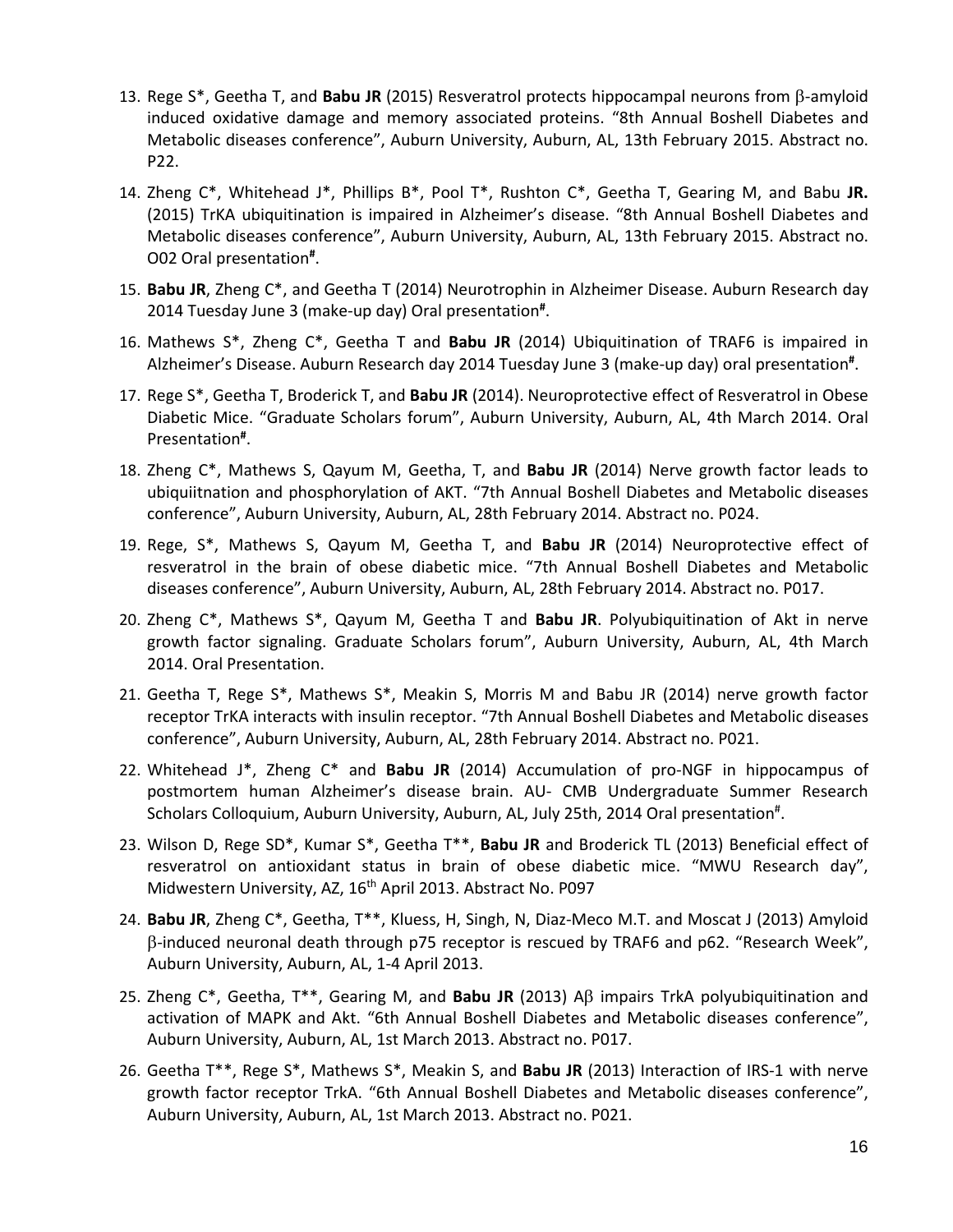- 27. Rege S\*, Kumar S\*, Wilson D, Geetha T\*\*, Broderick T, and **Babu JR** (2013) Resveratrol protects the oxidative damage in the brain of ob/ob mice. In: Proc. 6<sup>th</sup> Annual Boshell Diabetes Research Day held at Auburn University, Auburn, AL. Abstract No. P014.
- 28. Kumar, S\*., Rege, S\*., Wilson, D., Geetha, T\*\*., Broderick, T., and **Babu JR** (2012) Attenuation of oxidative damage in brain of obese mice by resveratrol. "Vanderbilt Diabetes Day", Vanderbilt University, Nashville, TN, 14th November 2012. Abstract no. 38.
- 29. Geetha, T\*\*., Zheng, C\*., Broderick, T., and **Babu JR** (2012) Sequestosome 1/p62 regulates insulin stimulated glucose uptake. In: Proc. 5<sup>th</sup> Annual Boshell Diabetes Research Day Abstract No. P013, held at Auburn University, Auburn, AL, Mar. 2, 2012.
- 30. **Babu JR,** Diarra A\*, Geetha T\*\*. Sequestosome 1 / p62, a new family member in the IRS-1 signaling complex. "Boshell Diabetes", 4th Annual Research Day, Auburn University, Auburn, AL, 4 March 2011.
- 31. Diarra A\*, Patel A\*, Lau K, Potter P, **Babu JR**. Ubiquitination of p75 receptor attenuates the activation of apoptotic pathway. "Student Osteopathic Medical Association (SOMA) Conference", 53rd Annual Research Meeting, New Orleans, Louisiana, USA, 1 November 2009. Abstract No. 2009-S129.
- 32. Paine MG, Seibenhener ML, **Babu JR**, Wooten MW. Aggregation properties of the K63 polyubiquitin binding protein sequestosome1/p62. Research Forum, October 18, 2004, Auburn University, AL, USA.
- 33. **Babu JR,** van Deursen JM. "Mayo Research Forum," September 21-22, 2001, Rochester, USA, Paper No.60.
- 34. **Babu JR**, Arumugam G, Vijayasarathy K, Manikavasagam M, Vijayakumar VG, Sachdanandam P. "19th Annual Conference Indian Association of Biomedical Scientists," Dept. of Physiology at Kasturba Medical College, Mangalore, India, Oct 30th - 1st Nov., Abstract No. Fa-6.

### **GRANTS**

- **a. Current:**
	- 1. *Alabama Agricultural Experimental Station (AAES) Hatch Funding:* Nerve Growth Factor and its receptor TrKA in insulin signaling (Oct 1, 2016– Sep 30, 2021) **Role: Principle Investigator**
	- 2. *Alabama Agricultural Experimental Station (AAES) AgR SEED Competitive:* Nerve Growth Factor in Diabetes. (Oct 1, 2016– Sep 30, 2018) **Role: Principle Investigator**
	- 3. *Alabama Agricultural Experimental Station (AAES) Competitive:* AAES Research support for postdoctoral Fellow. (January 1, 2017– Dec 30, 2017) **Role: Principle Investigator**
	- 4. *Alabama Agricultural Experimental Station (AAES) Competitive:* Does central leptin administration decrease the responsiveness to glucagon and epinephrine in type 1 diabetic rats. (Oct 1, 2015– Sep 30, 2017) **Role: Co-Investigator**: PI: Doug White
	- 5. *Alabama Agricultural Experimental Station (AAES) AgR SEED Competitive:* Expanding the Science of race and health in rural America. (Oct 1, 2016– Sep 30, 2018) **Role: Co-Investigator:** PI Thomas Fuller-Rowell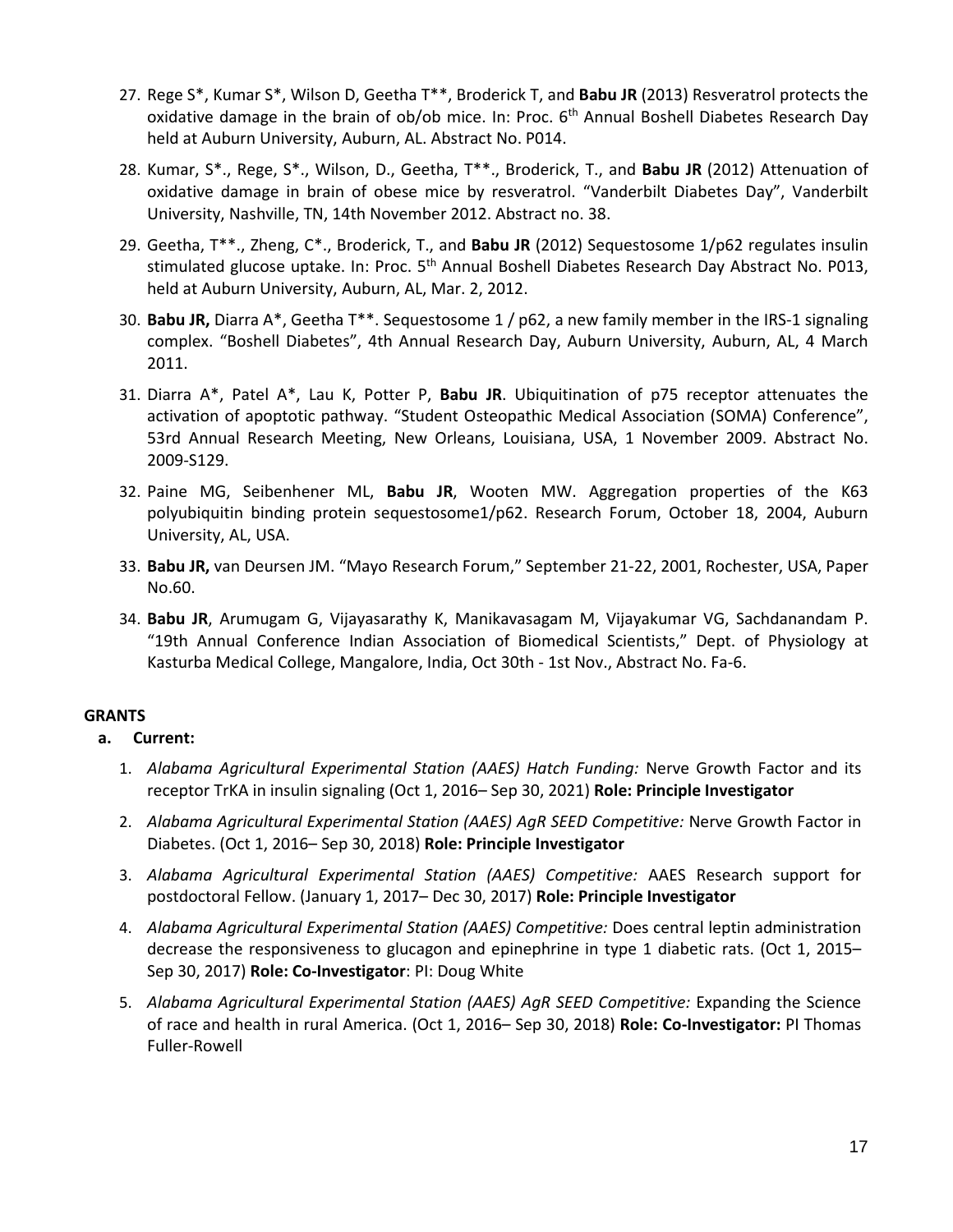### **b. Completed last 4 years:**

- 1. *Diabetes Research and Action Education Foundation (DRAEF):* p62/TRAF6 in Type 2 Diabetes. (Jan 1, 2014 – Dec 31, 2014) **Role: Principal Investigator**
- 2. *Auburn University Intramural Grants program (AU-IGP: Level 4):* Metabolic Cages for cancer, drug and metabolic diseases research. (Feb 1, 2014 – Jan 30, 2016) **Role: Co-Investigator (Co-I)** PI: Michael Greene
- 3. *Alabama Agricultural Experimental Station (AAES) Young Investigator Award:* Sequestosome 1 / TRAF6 in Obesity and Type 2 Diabetes (Oct 1, 2013 – Sep 30, 2015) **Role: Principal Investigator**
- 4. *Auburn University Intramural Grants program (AU-IGP: Level 3):* Role of Neurotrophin Receptor in Alzheimer's Disease. (Feb 1, 2012 – Jan 30, 2014) **Role: Principal Investigator**
- 5. *Alabama Agricultural Experimental Station (AAES) Competitive:* Sequestosome 1 in obesity and type 2 diabetes. (Oct 1, 2011– Sep 30, 2012) **Role: Principal Investigator**
- 6. *Alabama Agricultural Experimental Station (AAES) Hatch:* Role of sequestosome 1 in insulin signaling. (Oct 1, 2011– Sep 30, 2016) **Role: Principal Investigator**
- 7. *Auburn University Intramural Grants Program (Level 2):* Neuroprotective effect of a ketogenic diet in Alzheimer's: Role of Adiponectin. (Jan 1, 2011– Dec 31, 2011). **Role: Co-Investigator**, PI: Robert Judd.

### **c. Teaching Grants Funded:**

*Women's Philanthropy Board Faculty Award: Award given for being an effective mentor to undergraduate student's research 2012-2013 (\$3000) (also given under Awards and Honors)* 

### *C.* **SERVICE**

### *a. Service to the University*

- 2016– Present: Member, Academic Classroom and Laboratory Complex (ACLC) Programming Committee
- 2015– Present: Steering Committee Member, Health Disparities Cluster
- 2012 Present: Member, CMB Undergraduate Summer Research Scholarships Committee
- Chair for Oral Session (Graduate students /Postdoctoral fellows), 8th Annual Boshell Diabetes Research Symposium, Chair for Oral session February 13, 2015, Auburn, AL
- Chair for Oral Session (Faculties /Postdoctoral fellows), 7th Annual Boshell Diabetes Research Symposium, February 28, 2014, Auburn, AL
- 2014: Judge for graduate students oral and poster presentations AU Research week 2014
- Judge for Oral Presentations (Graduate students /Postdoctoral fellows), 6th Annual Boshell Diabetes Research Symposium, March 1, 2013, Auburn, AL
- 2013: Judge for graduate students oral and poster presentations AU Research week 2013
- Judge for Oral Presentations (Graduate students /Postdoctoral fellows), 5th Annual Boshell Diabetes Research Symposium, March 2, 2012, Auburn, AL
- 2012: Judge for graduate students oral and poster presentations AU Research week 2012
- 2011 2012: Member, AU-CCF (Central Classroom Facility)